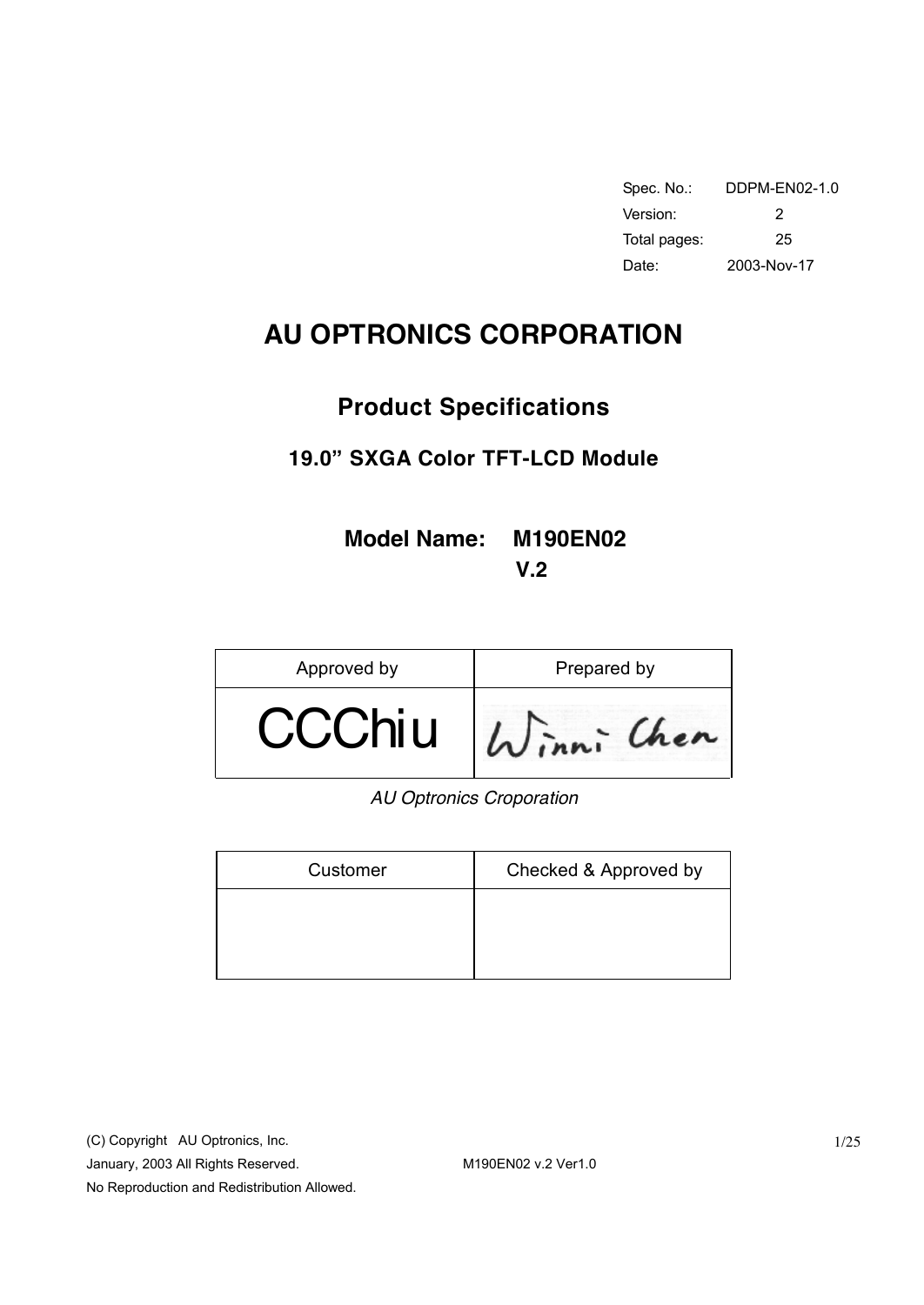# **Product Specifications**

 **19.0" SXGA Color TFT-LCD Module Model Name: M190EN02 V.2** 

# **(…) Preliminary Specifications (u ) Final Specifications**

**Note: This Specification is subject to change without notice.**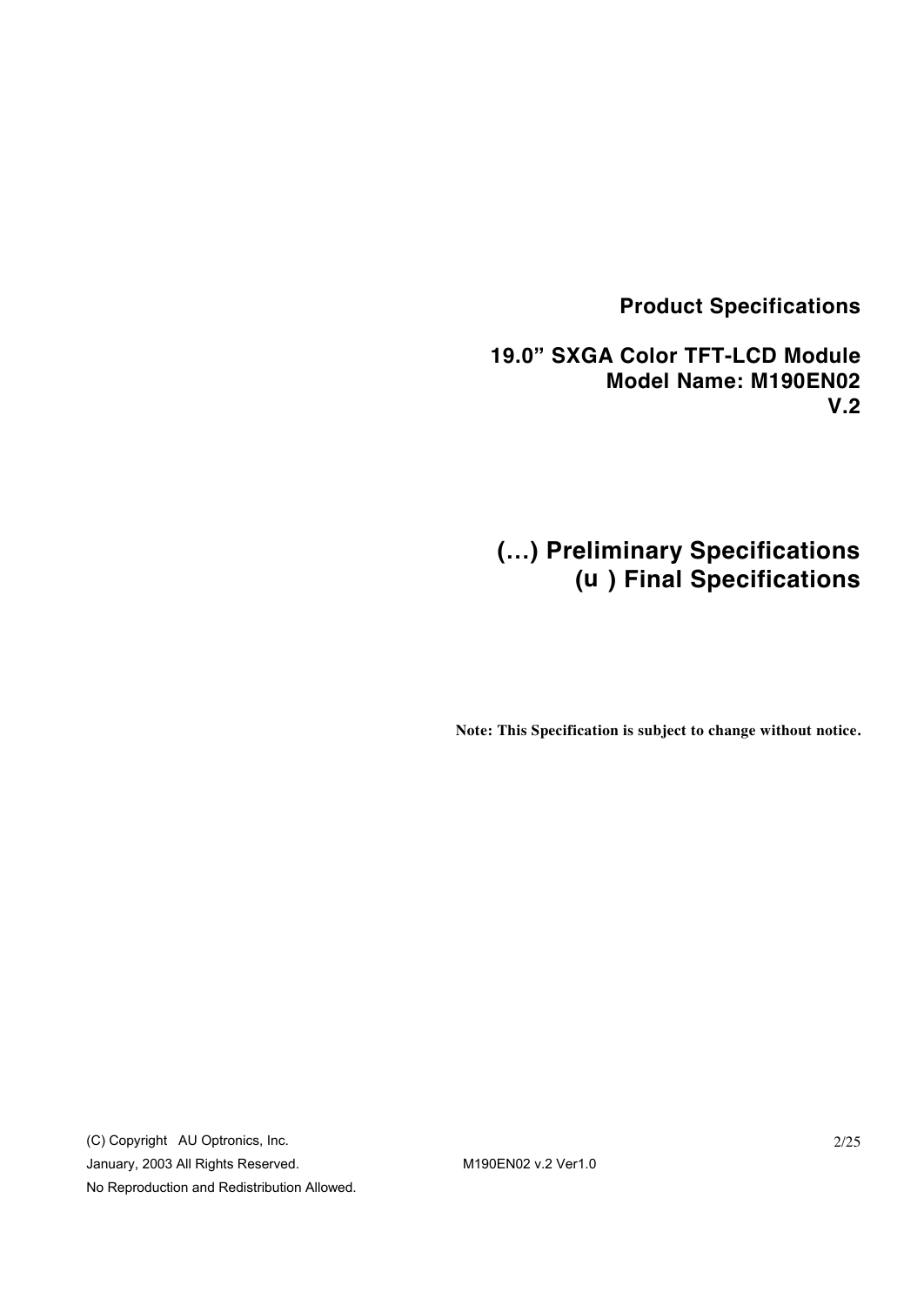## **i Contents**

#### **ii Record of Revision**

**1.0 Handling Precautions** 

## **2.0 General Description**

- 2.1 Display Characteristics
- 2.2 Functional Block Diagram
- 2.3 Optical Characteristics
- 2.4 Pixel format image

## **3.0 Electrical characteristics**

#### 3.1 Absolute Maximum Ratings

- 3.2 Connectors
- 3.3 Signal Pin
- 3.4 Signal Description
- 3.5 Signal Electrical Characteristics
- 3.6 Interface Timing
	- 3.6.1 Timing Characteristics
	- 3.6.2 Timing Definition
- 3.7 Power Consumption

#### 3.8 Power ON/OFF Sequence

- **4.0 Backlight Characteristics** 
	- 4.1 Signal for Lamp connector
	- 4.2 Parameter guide line for CCFL Inverter

### **5.0 Vibration, shock and drop**

- 5.1 Vibration and shock
- 5.2 Drop test

### **6.0 Environment**

- 6.1 Temperature and humidity
	- 6.1.1 Operating conditions
	- 6.1.2 Shipping conditions
- 6.2 Atmospheric pressure
- 6.3 Thermal shock

## **7.0 Reliability**

- 7.1 Failure criteria
- 7.2 Failure rate
	- 7.2.1 Usage
	- 7.2.2 Components de-rating
- 7.3 CCFL life
- 7.4 ON/OFF cycle

## **8.0 Safety**

- 8.1 Sharp edge requirement
- 8.2 Material
	- 8.2.1 Toxicity
		- 8.2.2 Flammability
- 8.3 Capacitors
- 8.4 Hazardous voltage

### **9.0 Other requirements**

- 9.1 Smoke free design
- 9.2 National test lab requirement
- **10.0 Mechanical Characteristics**
- (C) Copyright AU Optronics, Inc.
- January, 2003 All Rights Reserved. M190EN02 v.2 Ver1.0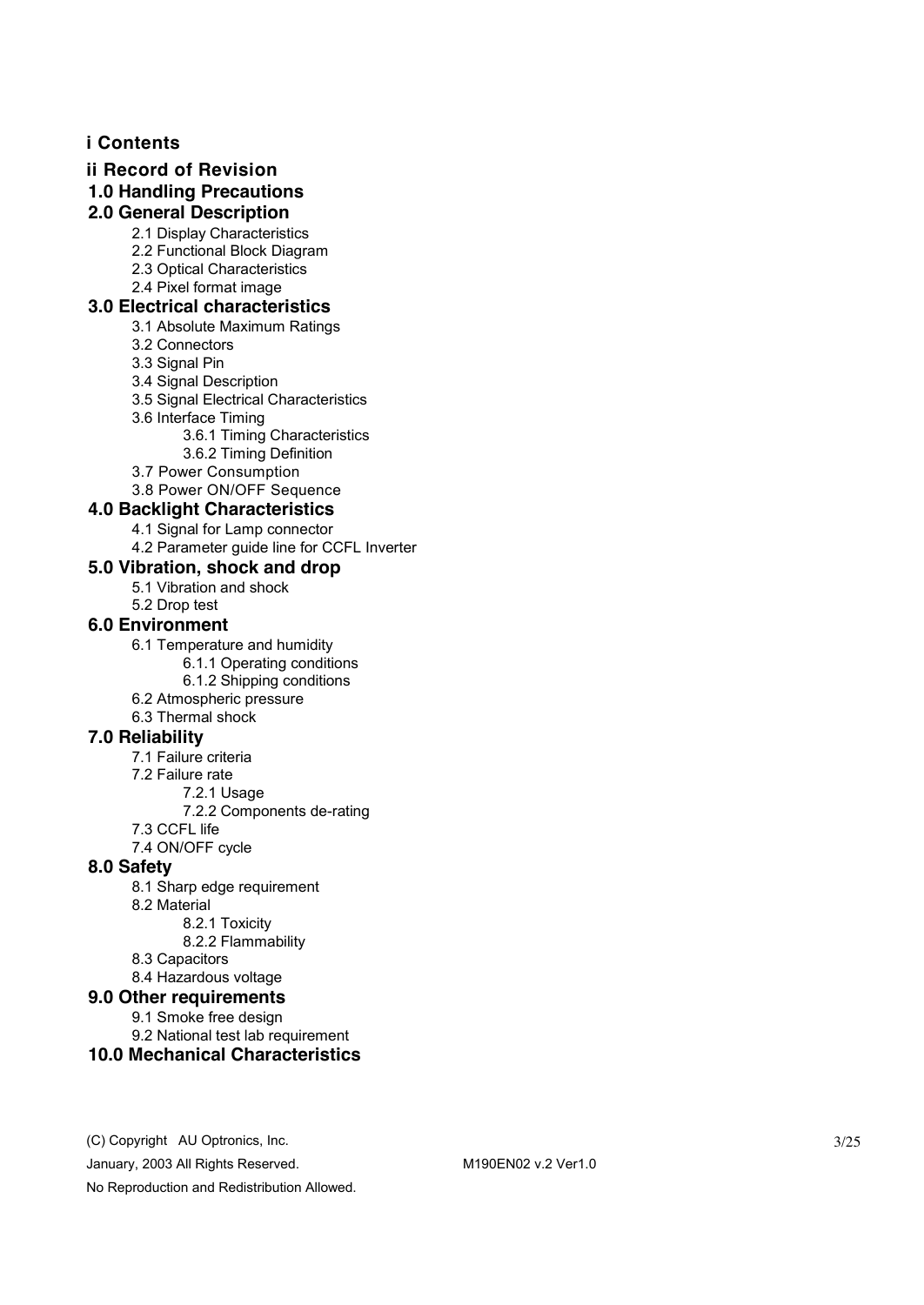# **ii Record of Revision**

| Version and Date Page   Old description |           |                                    | <b>New Description</b>      | <b>Remark</b> |
|-----------------------------------------|-----------|------------------------------------|-----------------------------|---------------|
| 0.1 2003/07/01                          | All       | <b>IFirst Edition for Customer</b> | All                         |               |
| 0.2 2003/8/29                           | 5,7       | Contrast Ratio: 600:1 (typ)        | Contrast Ratio: 700:1 (typ) | <b>Update</b> |
| 1.02003/11/14                           | <b>NA</b> | INA                                | Final                       | Final         |

# **1.0 Handling Precautions**

- 1) Since front polarizer is easily damaged, pay attention not to scratch it.
- 2) Be sure to turn off power supply when inserting or disconnecting from input connector.
- 3) Wipe off water drop immediately. Long contact with water may cause discoloration or spots.
- 4) When the panel surface is soiled, wipe it with absorbent cotton or other soft cloth.
- 5) Since the panel is made of glass, it may break or crack if dropped or bumped on hard surface.
- 6) Since CMOS LSI is used in this module, take care of static electricity and insure human earth when handling.
- 7) Do not open nor modify the Module Assembly.
- 8) Do not press the reflector sheet at the back of the module to any directions.
- 9) At the insertion or removal of the Signal Interface Connector, be sure not to rotate nor tilt the Interface Connector of the TFT-LCD module.
- 10) After installation of the TFT-LCD module into an enclosure (LCD monitor housing, for example), do not twist nor bend the TFT -LCD module even momentary. At designing the enclosure, it should be taken into consideration that no bending/twisting forces are applied to the TFT -LCD module from outside. Otherwise the TFT -LCD module may be damaged.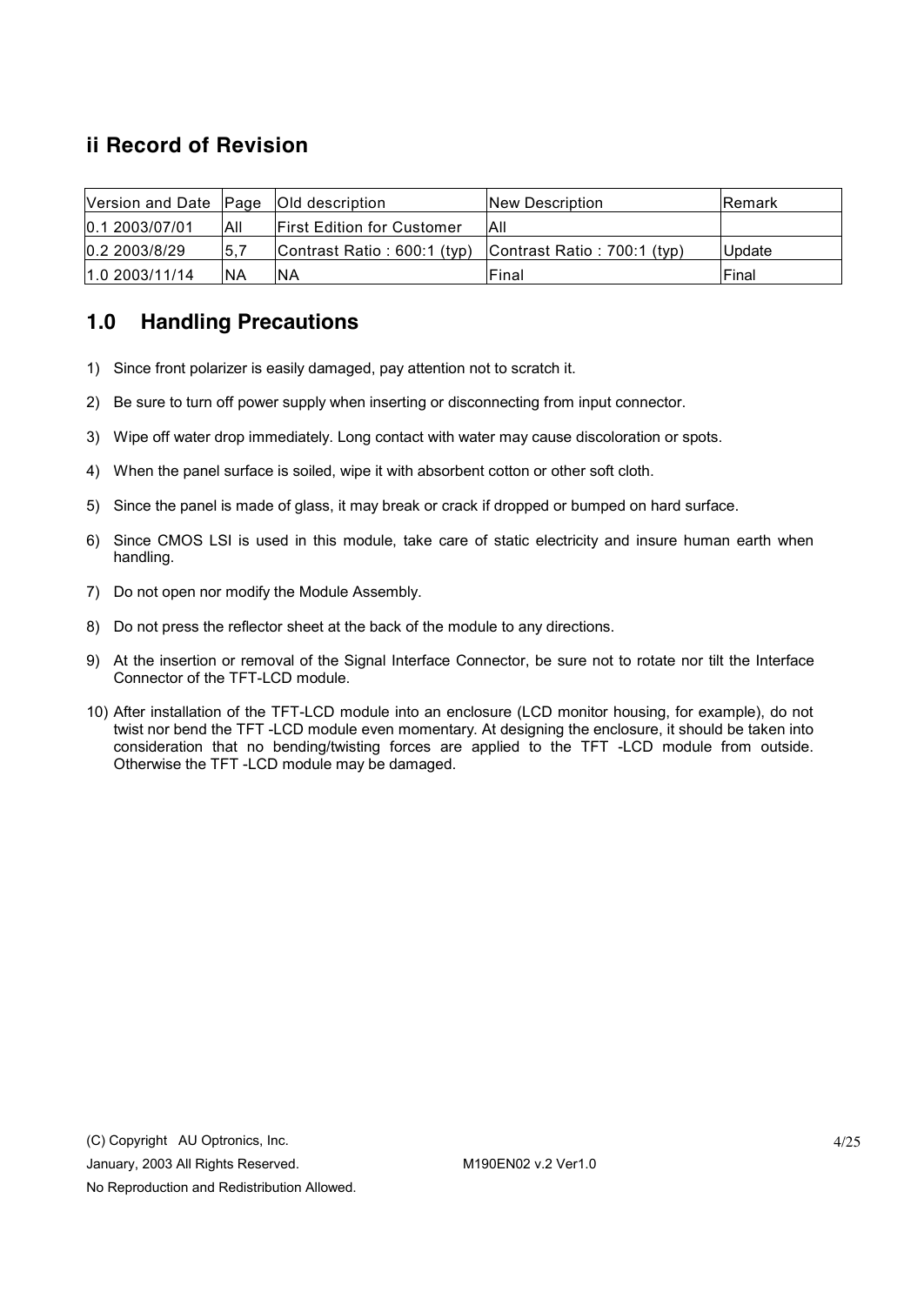# **2.0 General Description**

This specification applies to the 19.0 inch Color TFT-LCD Module M190EN02.

The display supports the SXGA (1280(H) x 1024(V)) screen format and 16.7M colors (RGB 8-bits data).

All input signals are 2 Channel LVDS interface compatible.

This module does not contain an inverter card for backlight.

## **2.1 Display Characteristics**

The following items are characteristics summary on the table under 25 ℃ condition:

| <b>ITEMS</b>                 | Unit                   | <b>SPECIFICATIONS</b>                        |
|------------------------------|------------------------|----------------------------------------------|
| Screen Diagonal              | [mm]                   | 480(19")                                     |
| Active Area                  | [mm]                   | 376.32 (H) x 301.056 (V)                     |
| Pixels H x V                 |                        | 1280(x3) x 1024                              |
| <b>Pixel Pitch</b>           | [mm]                   | 0.294 (per one triad) x 0.294                |
| Pixel Arrangement            |                        | R.G.B. Vertical Stripe                       |
| Display Mode                 |                        | Normally Black                               |
| White Luminance (Center)     | $\lceil cd/m^2 \rceil$ | 250 cd/m2 @7mA (Typ)                         |
| <b>Contrast Ratio</b>        |                        | $700:1$ (Typ)                                |
| <b>Optical Response Time</b> | [msec]                 | 25 (Typ)                                     |
| Nominal Input Voltage VDD    | [Volt]                 | $+5.0 V$                                     |
| <b>Power Consumption</b>     | [Watt]                 | 40W (typ.) (w/o Inverter, All white pattern) |
| (VDD line + CCFL line)       |                        |                                              |
| Weight                       | [Grams]                | 2700 (Typ)                                   |
| <b>Physical Size</b>         | [mm]                   | 404.2(W) x 330(H) x 20(D) (Typ)              |
| <b>Electrical Interface</b>  |                        | Even/Odd R/G/B data, 3 sync signal,          |
|                              |                        | Clock                                        |
| <b>Support Color</b>         |                        | 16.7M colors (RGB 8-bit data)                |
| <b>Temperature Range</b>     |                        |                                              |
| Operating                    | [°C]                   | 0 to $+50$                                   |
| Storage (Shipping)           | [°C]                   | $-20$ to $+60$                               |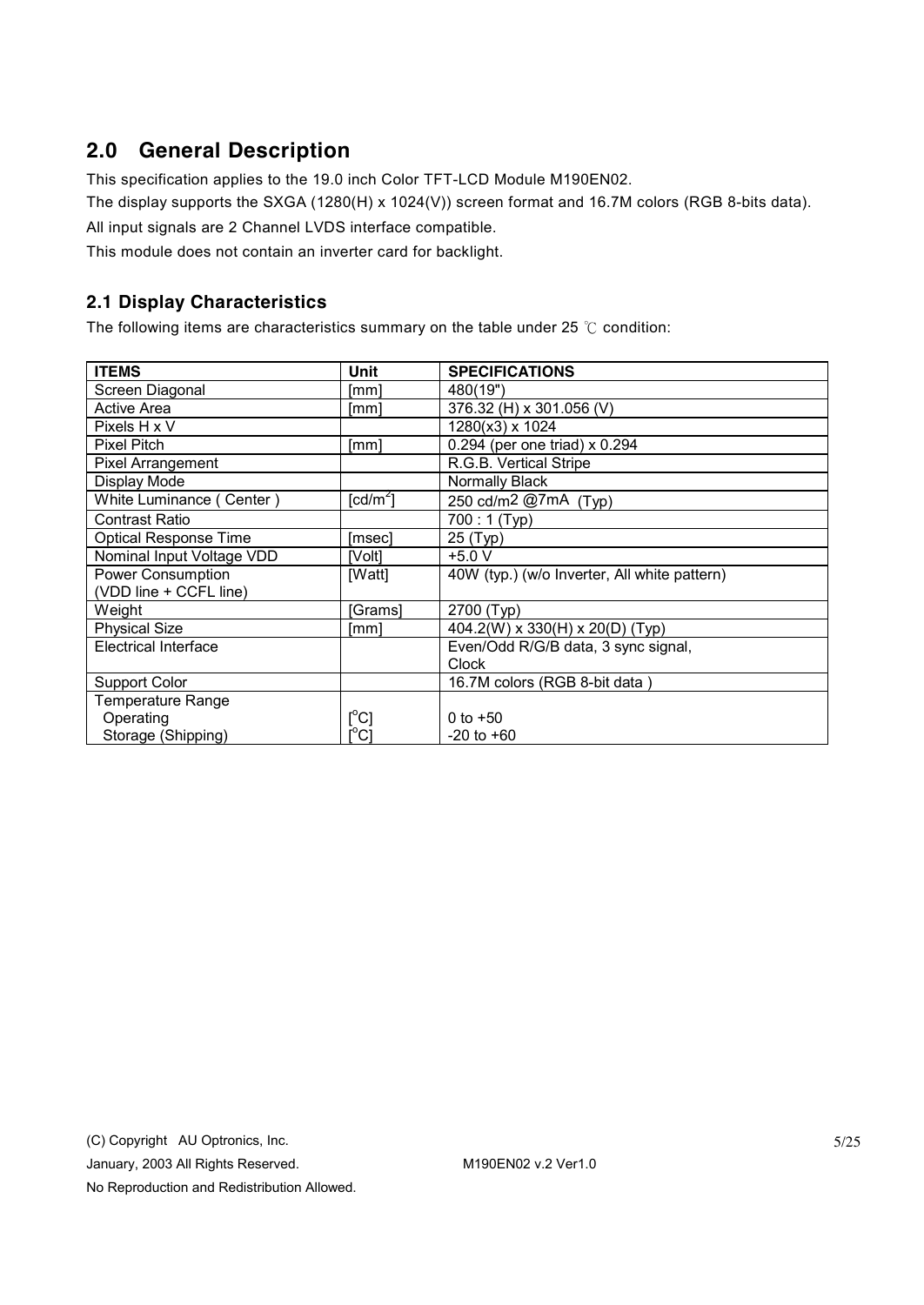# **2.2 Functional Block Diagram**

The following diagram shows the functional block of the 19 inches Color TFT-LCD Module:



**Mating Type: Mating Type: SM02(8.0)B-BHSS JAE FI-X30HL-T ( Locked Type ) JAE FI-X30S-H ( Unlocked Type )**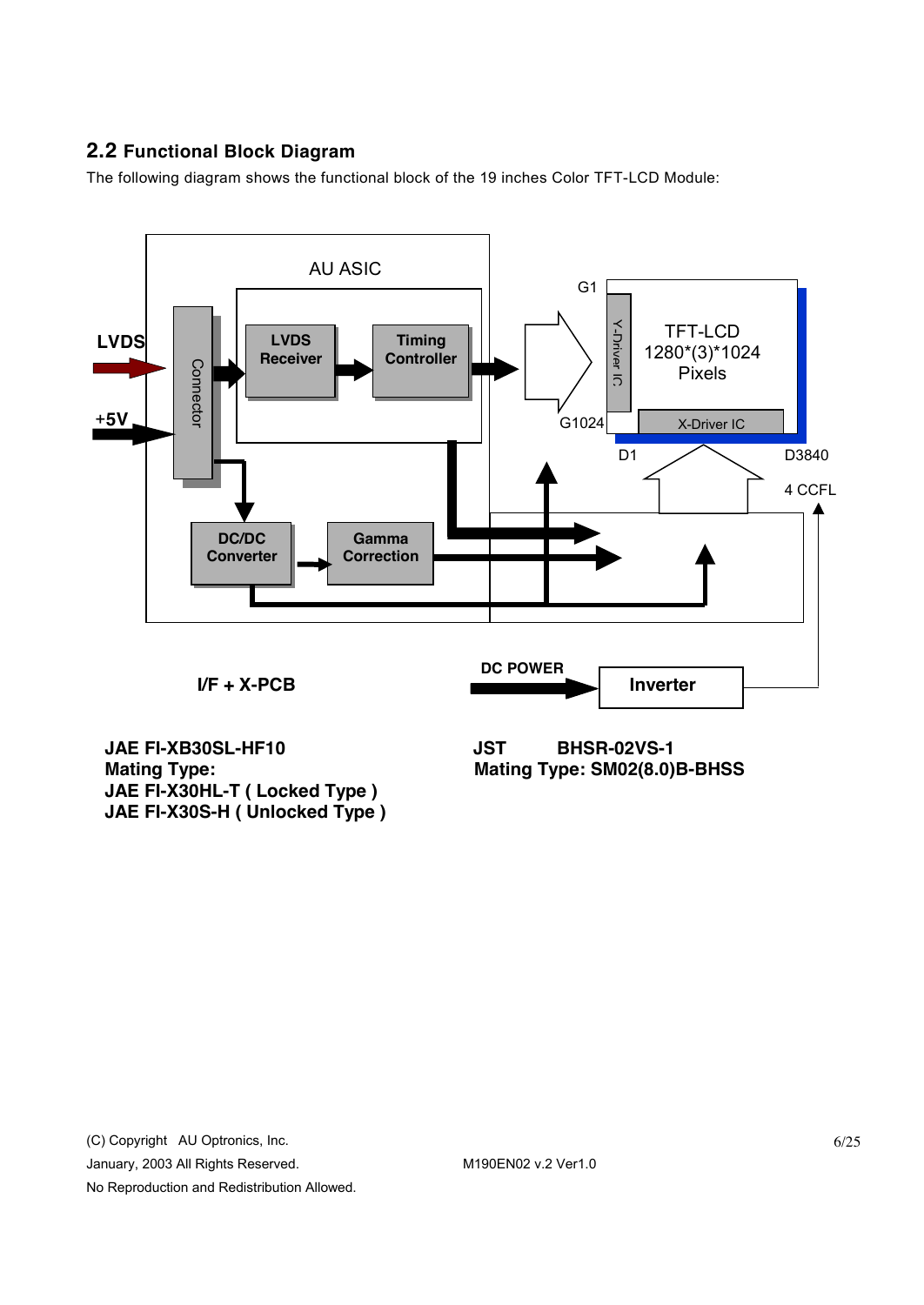## **2.3 Optical Characteristics**

The optical characteristics are measured under stable conditions at 25℃ (Room Temperature):

| Item                                             | Unit                                                              | <b>Conditions</b>                    | Min.  | Typ.     | Max.  |
|--------------------------------------------------|-------------------------------------------------------------------|--------------------------------------|-------|----------|-------|
| Viewing Angle                                    | Horizontal (Right)<br>[degree]<br>$CR = 10$<br>(Left)<br>[degree] |                                      | 75    | 85<br>85 |       |
|                                                  | [degree]<br>[degree]                                              | Vertical<br>(Up)<br>$CR = 10$ (Down) | 75    | 85<br>85 |       |
| Contrast ratio                                   |                                                                   | <b>Normal Direction</b>              | 400   | 700      |       |
| Response Time (Note 1)                           | [msec]                                                            | <b>Raising Time</b>                  |       | 15       | 25    |
|                                                  | [msec]                                                            | <b>Falling Time</b>                  | -     | 10       | 15    |
|                                                  | [msec]                                                            | Raising + Falling                    | -     | 25       | 40    |
| Color / Chromaticity                             |                                                                   | Red x                                | 0.604 | 0.634    | 0.664 |
| Coordinates (CIE)                                |                                                                   | Red v                                | 0.324 | 0.354    | 0.384 |
|                                                  |                                                                   | Green x                              | 0.278 | 0.308    | 0.338 |
|                                                  |                                                                   | Green y                              | 0.576 | 0.606    | 0.636 |
|                                                  |                                                                   | Blue x                               | 0.108 | 0.138    | 0.168 |
|                                                  |                                                                   | Blue y                               | 0.057 | 0.087    | 0.117 |
| Color Coordinates (CIE) White                    |                                                                   | White x                              | 0.28  | 0.31     | 0.34  |
|                                                  |                                                                   | White y                              | 0.30  | 0.33     | 0.36  |
| White Luminance at CCFL 7.0mA<br>(central point) | [ $cd/m2$ ]                                                       |                                      | 200   | 250      |       |
| Luminance Uniformity (Note 2)                    | [%]                                                               |                                      | 75    | 80       |       |
| Crosstalk (in75Hz) (Note 3)                      | [%]                                                               |                                      |       |          | 1.5   |

Equipment Pattern Generator, Power Supply, Digital Voltmeter, Luminance meter (PR 880, BM-5A , BM 7 , & EZContrast\* )

Environment < 1 lux

Aperture 1° with 100cm VD or 2° with 50cm viewing distance Test Point Center (ISO point 22)



'\*' EZ Contrast is different measurement tool with very close viewing distance.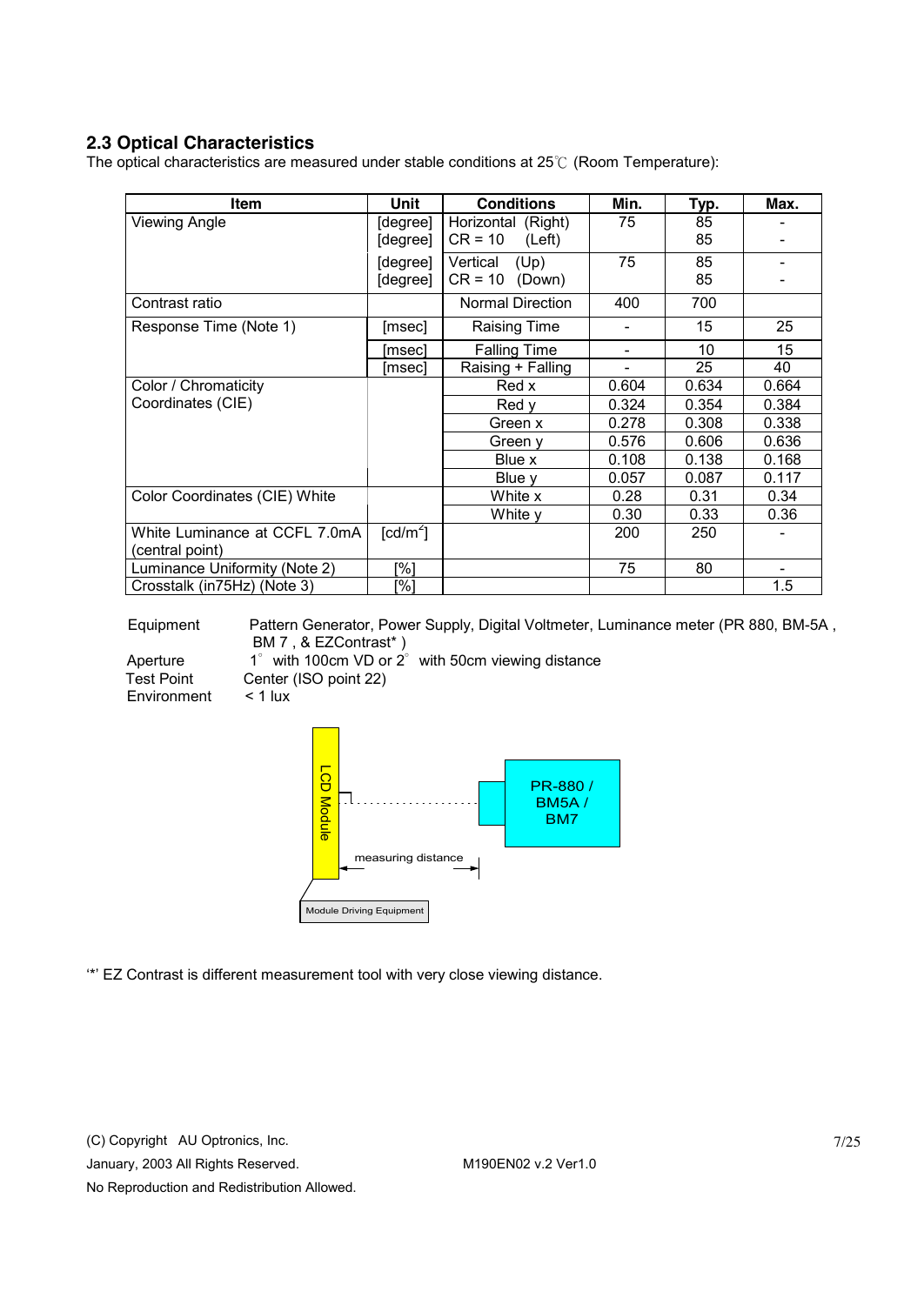Note 1: Definition of Response time:

The output signals of photodetector are measured when the input signals are changed from " Black" to " White" (raising time), and from "White" to " Black" (falling time), respectively. The response time is interval between the 10% and 90% of amplitudes. Refer to figure as below.



Note 2: Brightness uniformity of these 9 points is defined as below:



(C) Copyright AU Optronics, Inc.

January, 2003 All Rights Reserved. M190EN02 v.2 Ver1.0 No Reproduction and Redistribution Allowed.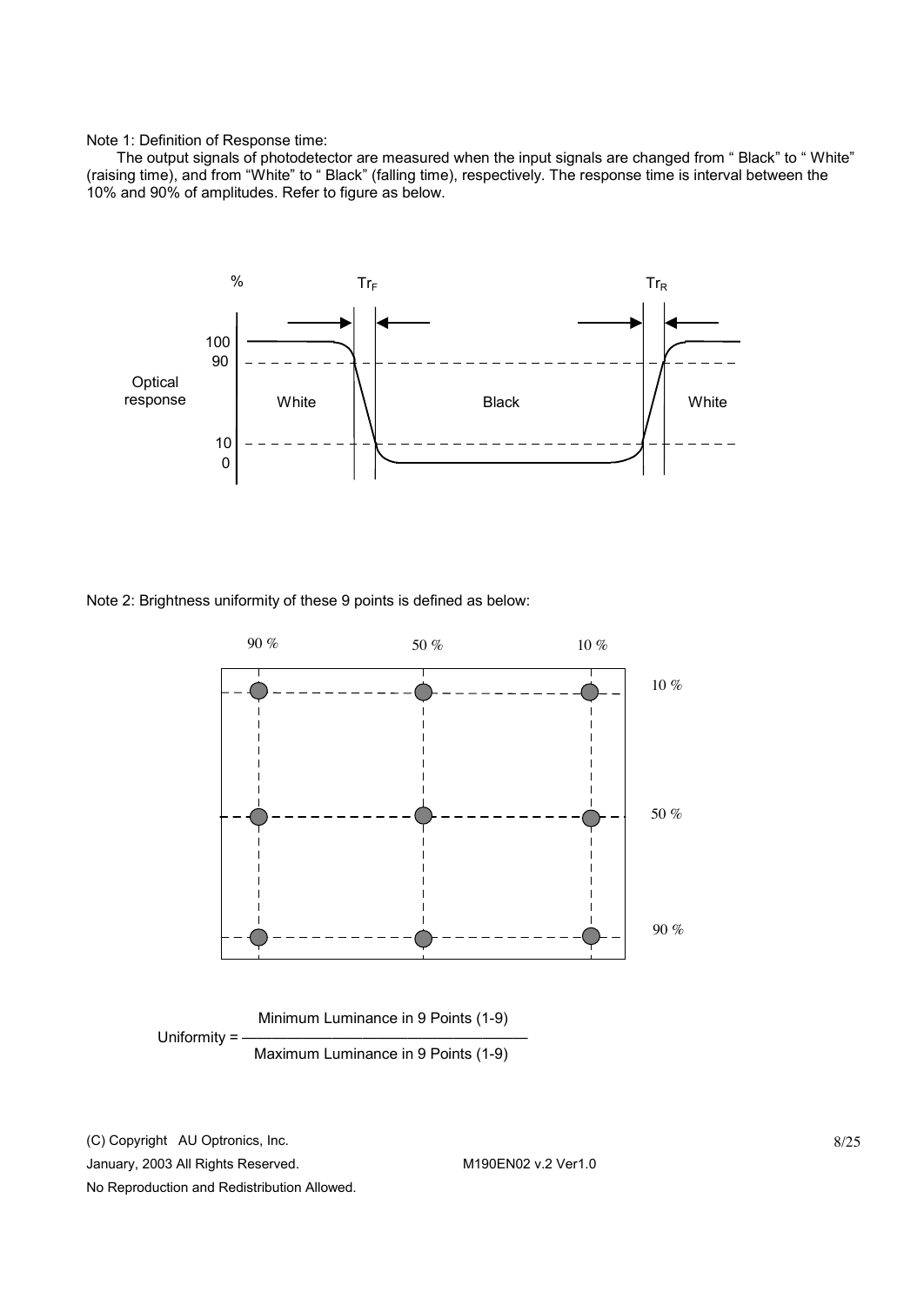Note 3: Crosstalk is defined as below :



Unit: percentage of dimension of display area

 $l L_A-L_{A'}$  l /  $L_A$  x 100%= 1.5% max.,  $L_A$  and  $L_B$  are brightness at location A and B  $l L_{B} - L_{B'}$  I /  $L_{B}$  x 100%= 1.5% max.,  $L_{A'}$  and  $L_{B'}$  are brightness at location A' and B'

#### **2.4 Pixel format image**

Following figure shows the relationship of the input signals and LCD pixel format.



January, 2003 All Rights Reserved. M190EN02 v.2 Ver1.0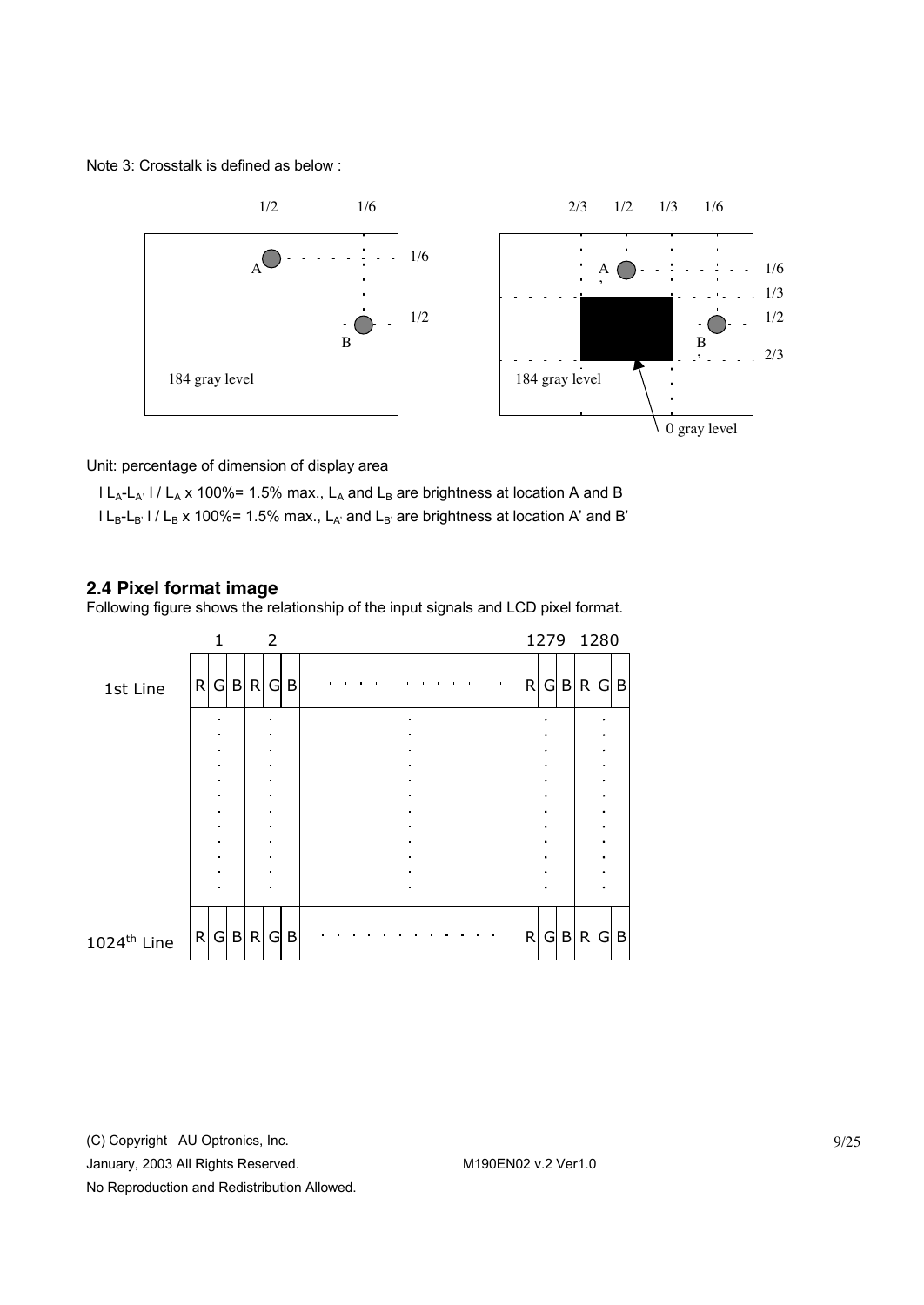# **3.0 Electrical characteristics**

# **3.1 Absolute Maximum Ratings**

Absolute maximum ratings of the module is as following:

| Item                         | Symbol         | Min      | <b>Max</b> | Unit                      | <b>Conditions</b> |
|------------------------------|----------------|----------|------------|---------------------------|-------------------|
| Logic/LCD Drive Voltage      | VIN            | $-0.3$   | $+5.5$     | [Volt]                    |                   |
| Select LVDS data order       | <b>SELLVDS</b> | NC.      | <b>NC</b>  | [Volt]                    |                   |
| <b>CCFL Inrush current</b>   | <b>ICFLL</b>   |          | 38         | [mA]                      | Note 1            |
| <b>CCFL Current</b>          | <b>ICFL</b>    |          | 7.5        | [mA] rms                  |                   |
| <b>Operating Temperature</b> | <b>TOP</b>     | $\Omega$ | $+50$      | [°C]                      | Note 2            |
| <b>Operating Humidity</b>    | <b>HOP</b>     | 8        | 95         | [%RH]                     | Note 2            |
| Storage Temperature          | <b>TST</b>     | $-20$    | $+60$      | $\lceil{^{\circ}C}\rceil$ | Note 2            |
| <b>Storage Humidity</b>      | <b>HST</b>     | 8        | 95         | [%RH]                     | Note 2            |

**Note 1 : Duration=50 msec.** 

**Note 2 : Maximum Wet-Bulb should be 39**℃ **and No condensation.** 



# **Relative Humidity %**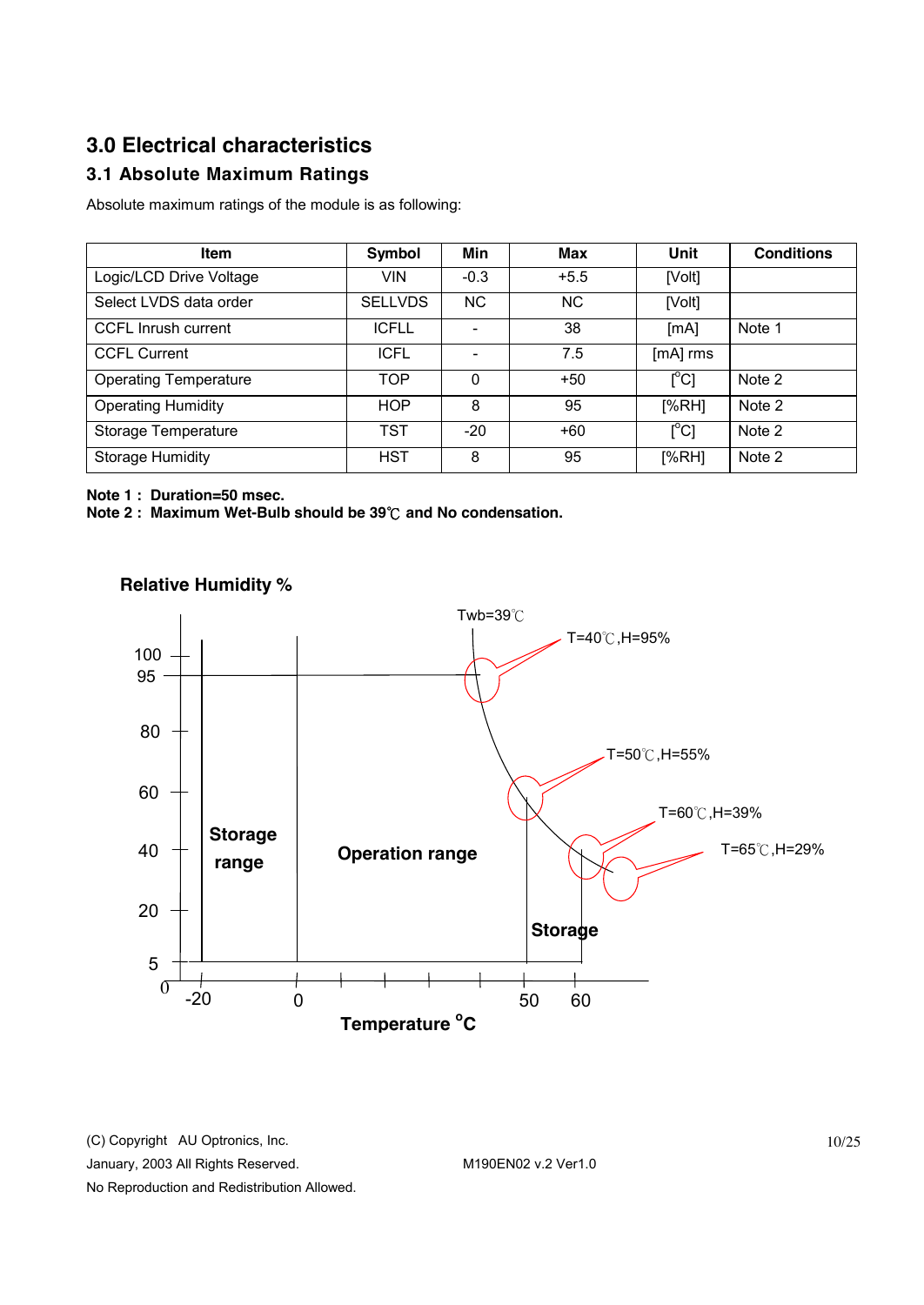## **3.2 Connectors**

Physical interface is described as for the connector on module.

These connectors are capable of accommodating the following signals and will be following components.

| <b>Connector Name / Designation</b> | Interface Connector / Interface card                  |
|-------------------------------------|-------------------------------------------------------|
| <b>Manufacturer</b>                 | JAE or compatible                                     |
| <b>Type Part Number</b>             | FI-XB30SL-HF10                                        |
| <b>Mating Housing Part Number</b>   | FI-X30HL-T (Locked Type)<br>FI-X30S-H (Unlocked Type) |

| <b>Connector Name / Designation</b> | Lamp Connector / Backlight lamp |
|-------------------------------------|---------------------------------|
| <b>Manufacturer</b>                 | JST                             |
| <b>Type Part Number</b>             | <b>BHSR-02VS-1</b>              |
| <b>Mating Type Part Number</b>      | SM02(8.0)B-BHSS                 |

# **3.3 Signal Pin**

| Pin# | <b>Signal Name</b> | Pin#                  | <b>Signal Name</b> |
|------|--------------------|-----------------------|--------------------|
|      | RxO0-              | $\mathbf{2}^{\prime}$ | RxO0+              |
| 3    | <b>RxO1-</b>       | 4                     | <b>RxO1+</b>       |
| 5    | <b>RxO2-</b>       | 6                     | RxO2+              |
| 7    | <b>GND</b>         | 8                     | RxOC-              |
| 9    | RxOC+              | 10                    | RxO3-              |
| 11   | RxO3+              | 12                    | RxE0-              |
| 13   | $RxE0+$            | 14                    | <b>GND</b>         |
| 15   | RxE1-              | 16                    | $RxE1+$            |
| 17   | GND                | 18                    | RxE <sub>2</sub> - |
| 19   | $RxE2+$            | 20                    | RxEC-              |
| 21   | RxEC+              | 22                    | RxE3-              |
| 23   | $RxE3+$            | 24                    | <b>GND</b>         |
| 25   | NC.                | 26                    | NC.                |
| 27   | NC.                | 28                    | Power              |
| 29   | Power              | 30                    | Power              |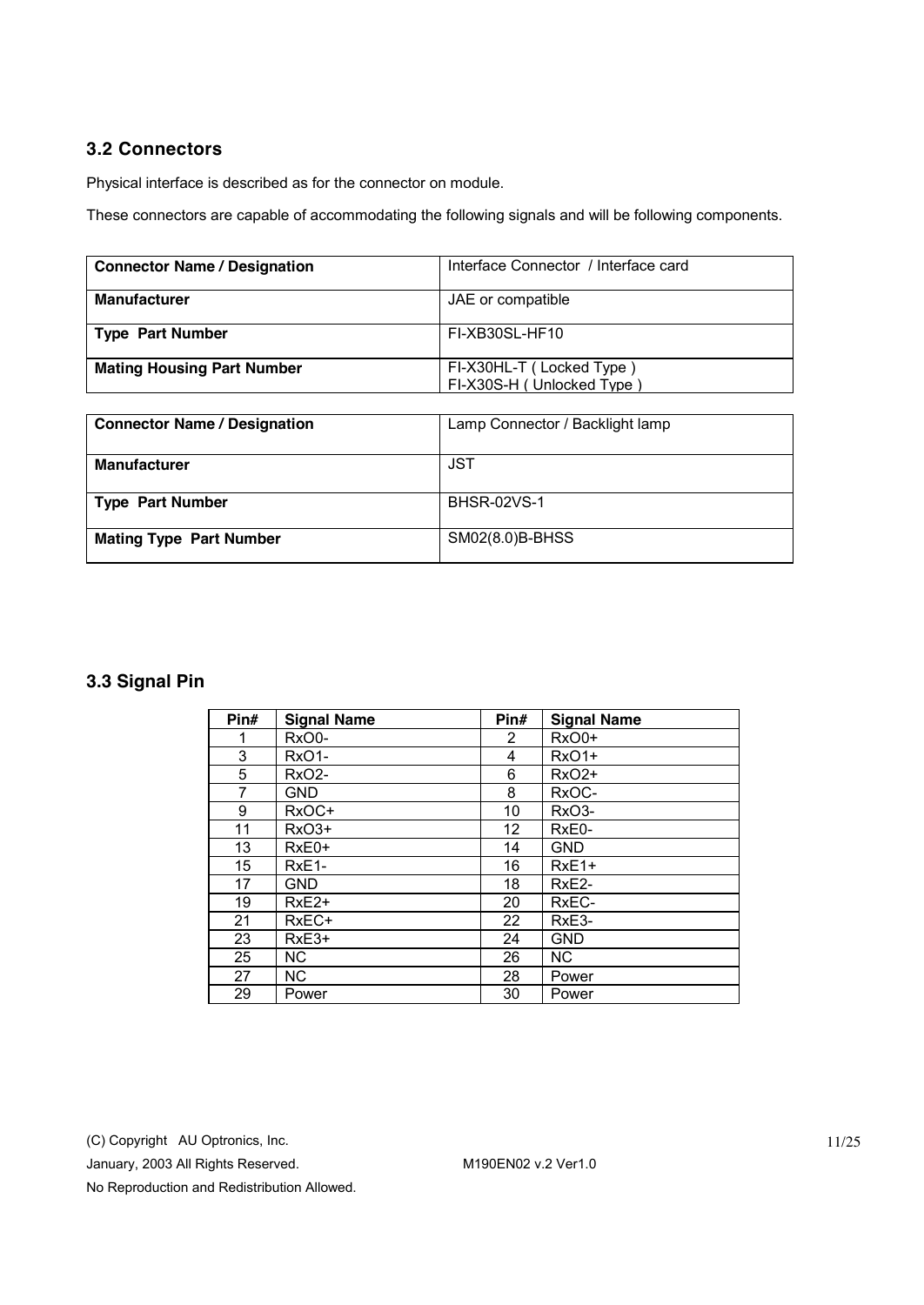## **3.4 Signal Description**

The module using a pair of LVDS receiver SN75LVDS82(Texas Instruments) or compatible. LVDS is a differential signal technology for LCD interface and high speed data transfer device. Transmitter shall be SN75LVDS83(negative edge sampling) or compatible**.** The first LVDS port(RxOxxx) transmits odd pixels while the second LVDS port(RxExxx) transmits even pixels.

| PIN#                               | <b>SIGNAL NAME</b>     | <b>DESCRIPTION</b>                                                       |
|------------------------------------|------------------------|--------------------------------------------------------------------------|
| $\overline{1}$                     | RxO0-                  | Negative LVDS differential data input (Odd data)                         |
| $\overline{2}$                     | RxO0+                  | Positive LVDS differential data input (Odd data)                         |
| 3                                  | <b>RxO1-</b>           | Negative LVDS differential data input (Odd data)                         |
| $\overline{4}$                     | <b>RxO1+</b>           | Positive LVDS differential data input (Odd data)                         |
| ၀ ပြ                               | RxO <sub>2</sub> -     | Negative LVDS differential data input (Odd data, H-Sync, V-Sync, DSPTMG) |
|                                    | <b>RxO2+</b>           | Positive LVDS differential data input (Odd data, H-Sync, V-Sync, DSPTMG) |
| $\frac{1}{7}$                      | <b>GND</b>             | Power Ground                                                             |
| $\overline{8}$                     | RxOC-                  | Negative LVDS differential clock input (Odd clock)                       |
| $\overline{9}$                     | RxOC+                  | Positive LVDS differential clock input (Odd clock)                       |
| 10                                 | RxO <sub>3</sub> -     | Negative LVDS differential data input (Odd data)                         |
| 11                                 | RxO <sub>3+</sub>      | Positive LVDS differential data input (Odd data)                         |
| 12                                 | RxE0-                  | Negative LVDS differential data input (Even clock)                       |
| 13                                 | $RxE0+$                | Positive LVDS differential data input (Even data)                        |
| $\overline{14}$                    | <b>GND</b>             | Power Ground                                                             |
| 15                                 | RxE1-                  | Positive LVDS differential data input (Even data)                        |
| 16                                 | $RxE1+$                | Negative LVDS differential data input (Even data)                        |
| 17                                 | <b>GND</b>             | Power Ground                                                             |
| 18                                 | RxE2-                  | Negative LVDS differential data input (Even data)                        |
| 19                                 | RxE <sub>2+</sub>      | Positive LVDS differential data input (Even data)                        |
|                                    | RxEC-                  | Negative LVDS differential clock input (Even clock)                      |
| $\frac{20}{22}$<br>$\frac{22}{23}$ | RxEC+                  | Positive LVDS differential clock input (Even clock)                      |
|                                    | RxE3-                  | Negative LVDS differential data input (Even data)                        |
|                                    | RxE3+                  | Positive LVDS differential data input (Even data)                        |
| 24                                 | <b>GND</b>             | Power Ground                                                             |
|                                    | $\overline{\text{NC}}$ |                                                                          |
|                                    | $\overline{NC}$        |                                                                          |
| $\frac{25}{27}$                    | <b>NC</b>              |                                                                          |
| 28                                 | <b>POWER</b>           | Power                                                                    |
| 29                                 | <b>POWER</b>           | Power                                                                    |
| 30                                 | <b>POWER</b>           | Power                                                                    |

 **Note:** Input signals of odd and even clock shall be the same timing.

| LVDS DATA Name | <b>Description</b>                                                                     |
|----------------|----------------------------------------------------------------------------------------|
| <b>IDSP</b>    | Display Timing: When the signal is high, the pixel data shall be valid to be displayed |
| $V-S$          | Vertical Sync: Both Positive and Negative polarity are acceptable                      |
| H-S            | Horizontal Sync: Both Positive and Negative polarity are acceptable                    |

(C) Copyright AU Optronics, Inc.

January, 2003 All Rights Reserved. M190EN02 v.2 Ver1.0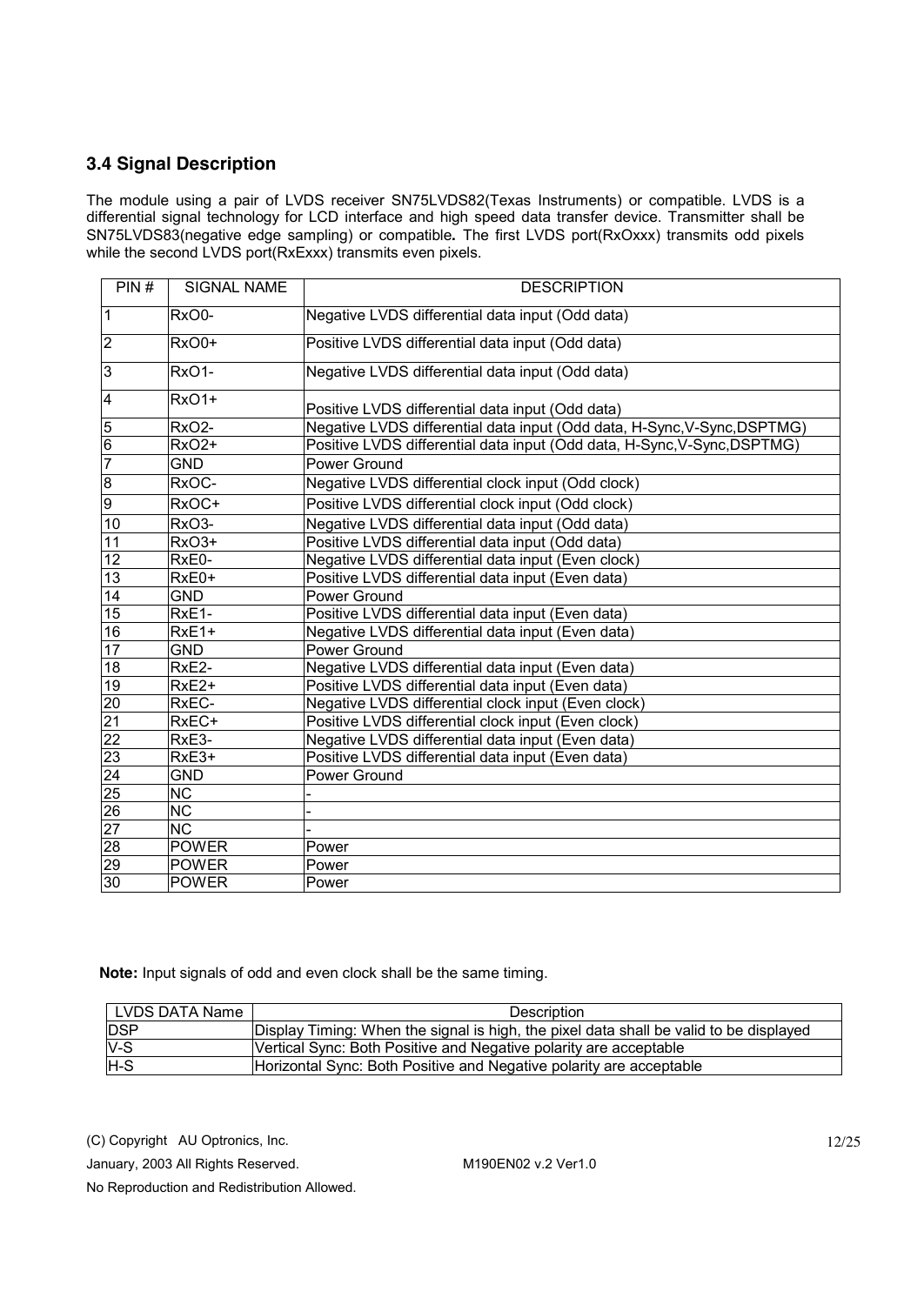| TI LVDS X'mitter<br>SN75LVDS83 | <b>Module LVDS signal</b><br>(interface connector pin7) |  |  |
|--------------------------------|---------------------------------------------------------|--|--|
| <b>Signal Name</b>             | Low(open)                                               |  |  |
| D <sub>0</sub>                 | Red <sub>0</sub>                                        |  |  |
| D <sub>1</sub>                 | Red1                                                    |  |  |
| D <sub>2</sub>                 | Red <sub>2</sub>                                        |  |  |
| D <sub>3</sub>                 | Red3                                                    |  |  |
| D <sub>4</sub>                 | Red4                                                    |  |  |
| D <sub>5</sub>                 | Red7                                                    |  |  |
| D <sub>6</sub>                 | Red <sub>5</sub>                                        |  |  |
| D7                             | Green0                                                  |  |  |
| D <sub>8</sub>                 | Green1                                                  |  |  |
| D <sub>9</sub>                 | Green2                                                  |  |  |
| D <sub>10</sub>                | Green6                                                  |  |  |
| D11                            | Green7                                                  |  |  |
| D <sub>12</sub>                | Green <sub>3</sub>                                      |  |  |
| D <sub>13</sub>                | Green4                                                  |  |  |
| D <sub>14</sub>                | Green <sub>5</sub>                                      |  |  |
| D <sub>15</sub>                | Blue <sub>0</sub>                                       |  |  |
| D16                            | Blue <sub>6</sub>                                       |  |  |
| D <sub>17</sub>                | Blue7                                                   |  |  |
| D <sub>18</sub>                | Blue1                                                   |  |  |
| D <sub>19</sub>                | Blue <sub>2</sub>                                       |  |  |
| D <sub>20</sub>                | Blue3                                                   |  |  |
| D <sub>21</sub>                | Blue4                                                   |  |  |
| D <sub>22</sub>                | Blue <sub>5</sub>                                       |  |  |
| D <sub>23</sub>                | <b>NA</b>                                               |  |  |
| D <sub>24</sub>                | H Sync                                                  |  |  |
| D <sub>25</sub>                | V Sync                                                  |  |  |
| D <sub>26</sub>                | <b>Display Timing</b>                                   |  |  |
| D <sub>27</sub>                | Red6                                                    |  |  |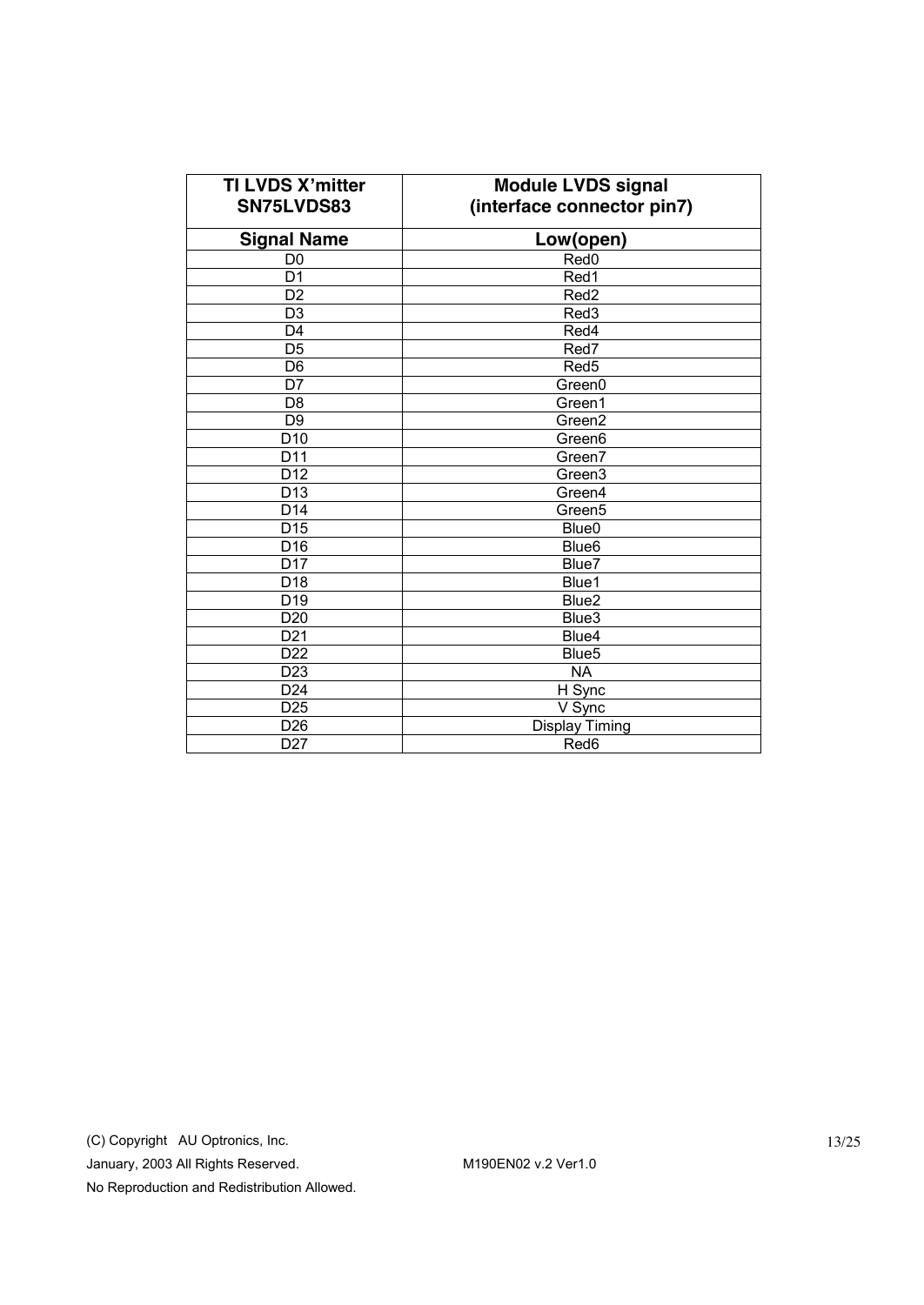

**Note: R/G/B data 7:MSB, R/G/B data 0:LSB** 

O = "First Pixel Data"

E = "Second Pixel Data"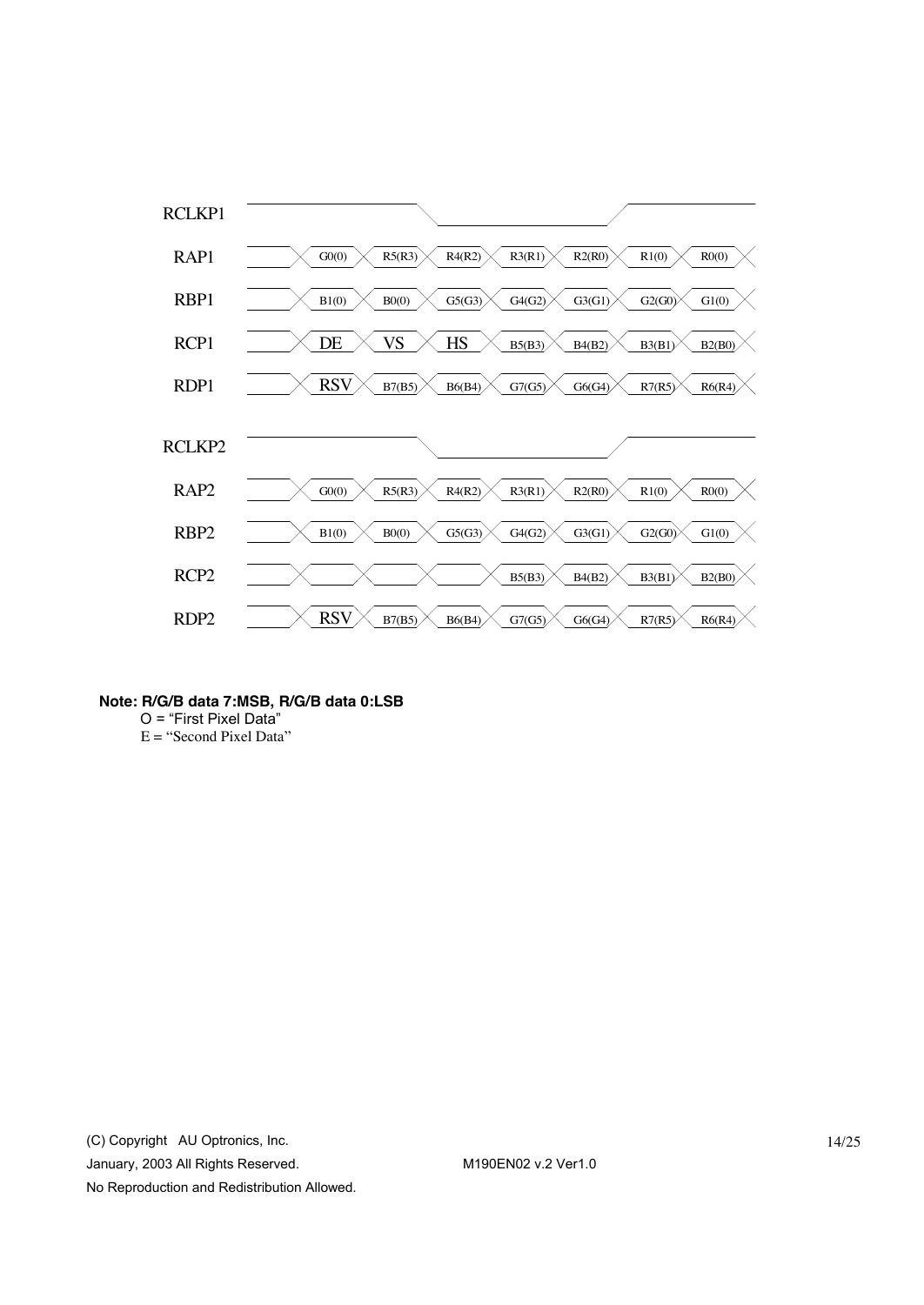## **3.5 Signal Electrical Characteristics**

Input signals shall be low or Hi-Z state when Vin is off It is recommended to refer the specifications of SN75LVDS82DGG (Texas Instruments) in detail.

Each signal characteristics are as follows;

| <b>Parameter</b> | <b>Condition</b>                             | Min    | Max | Unit |
|------------------|----------------------------------------------|--------|-----|------|
| Vth              | Differential InputHigh<br>Voltage(Vcm=+1.2V) |        | 100 | [mV] |
| Vtl              | Differential Input Low<br>Voltage(Vcm=+1.2V) | $-100$ |     | [mV] |

## **3.6 Interface Timings**

Basically, interface timings described here is not actual input timing of LCD module but output timing of SN75LVDS82DGG (Texas Instruments) or equivalent.

## **3.6.1 Timing Characteristics**

| <b>Signal</b> | <b>Item</b>           | Symbol     | <b>MIN</b>     | <b>TYP</b> | <b>MAX</b> | Unit       |
|---------------|-----------------------|------------|----------------|------------|------------|------------|
| <b>DTCLK</b>  | Freq.                 | Fdck       |                | 54         | 67.5       | <b>MHz</b> |
| <b>DTCLK</b>  | Cycle                 | Tck        | 14.8           | 18.5       |            | ns         |
| $+V-Sync$     | <b>Frame Rate</b>     | 1/Tv       | 56.25          | 60         | 77         | Hz         |
| +V-Sync       | Cycle                 | Tv         | 13             | 16.67      | 17.78      | ms         |
| +V-Sync       | Cycle                 | Tv         | 1035           | 1066       | 2047       | lines      |
| +V-Sync       | <b>Active level</b>   | Tva        | 3              | 3          |            | lines      |
| +V-Sync       | V-back porch          | Tvb        | 7              | 38         | 63         | lines      |
| +V-Sync       | V-front porch         | Tvf        |                |            |            | lines      |
| +DSPTMG       | V-Line                | m          |                | 1024       |            | lines      |
| +H-Sync       | Scan rate             | 1/Th       |                | 64         |            | <b>KHz</b> |
| +H-Sync       | Cycle                 | Th         | 678            | 844        | 1005       | Tck        |
| +H-Sync       | <b>Active level</b>   | Tha $(*1)$ | $\overline{4}$ | 56         |            | Tck        |
| +H-Sync       | Back porch            | $Thb(*1)$  | 30             | 124        | 355        | Tck        |
| +H-Sync       | Front porch           | Thf        | 4              | 24         |            | Tck        |
| +DSPTMG       | <b>Display Pixels</b> | n          |                | 640        |            | Tck        |

**Note:** Typical value refer to VESA STANDARD, (\*1) Tha+Thb should be less than 1024 Tck.

(C) Copyright AU Optronics, Inc.

January, 2003 All Rights Reserved. M190EN02 v.2 Ver1.0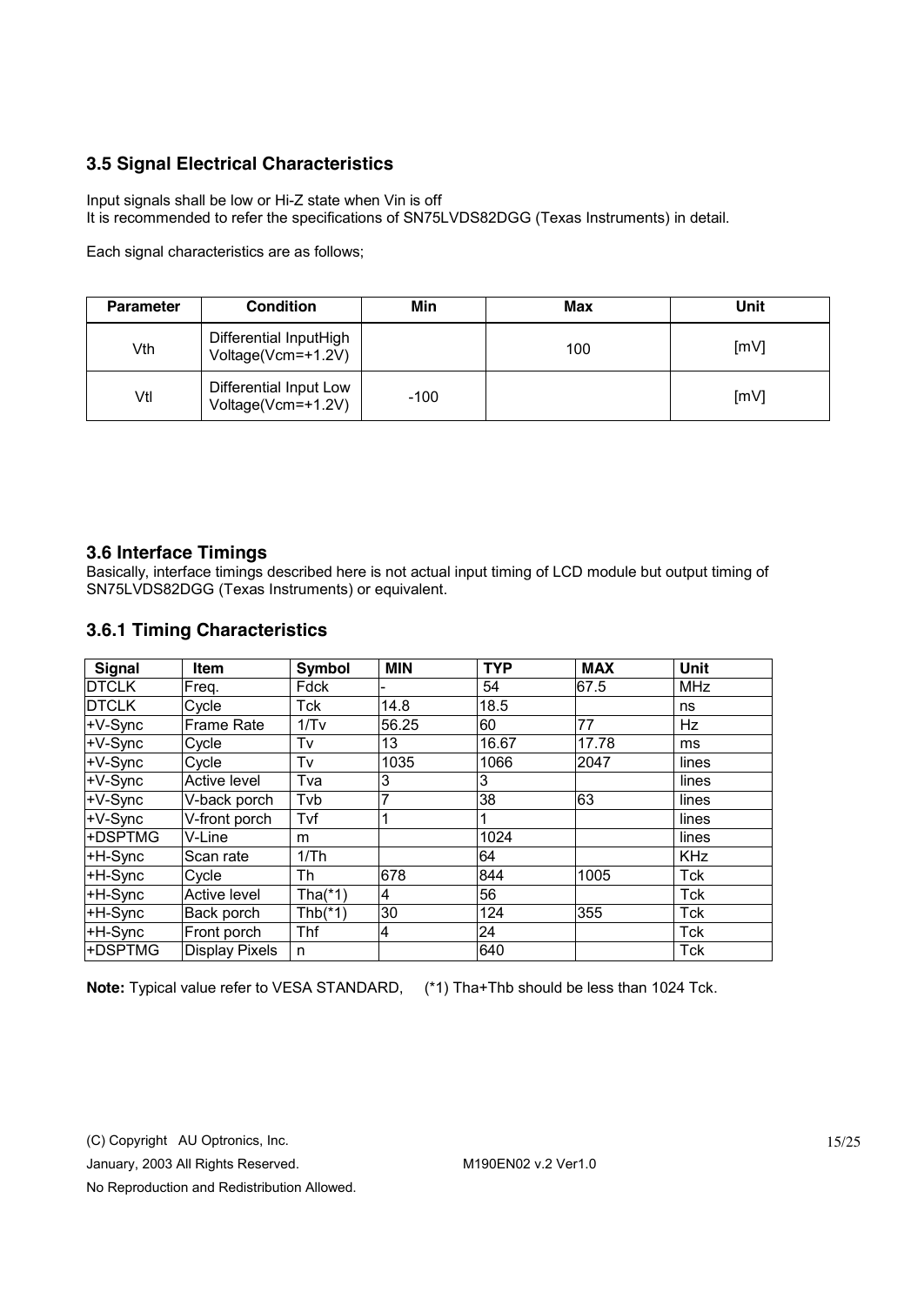# **3.6.2 Timing Definition**



## **3.7 Power Consumption**

Input power specifications are as follows;

| Symbol       | <b>Parameter</b>                                    | Min | <b>Typ</b> | <b>Max</b> | <b>Units</b> | <b>Condition</b>          |
|--------------|-----------------------------------------------------|-----|------------|------------|--------------|---------------------------|
| <b>VDD</b>   | Logic/LCD Drive<br>Voltage                          | 4.5 | 5          | 5.5        | [Volt]       |                           |
| <b>IDD</b>   | <b>VDD</b> current                                  |     | 1100       | 1300       | [mA]         |                           |
| <b>IIDD</b>  | Inrush VDD current                                  |     |            | 7          | [A]          | $t < 80$ us               |
| <b>PDD</b>   | <b>VDD Power</b>                                    |     |            | 8          | [Watt]       | Vin=5V, All White Pattern |
| VDDrp        | Allowable<br>Logic/LCD Drive<br>Ripple Voltage      |     |            | 100        | [mV]<br>p-p  |                           |
| <b>VDDns</b> | Allowable<br>Logic/LCD Drive<br><b>Ripple Noise</b> |     |            | 100        | [mV]<br>p-p  |                           |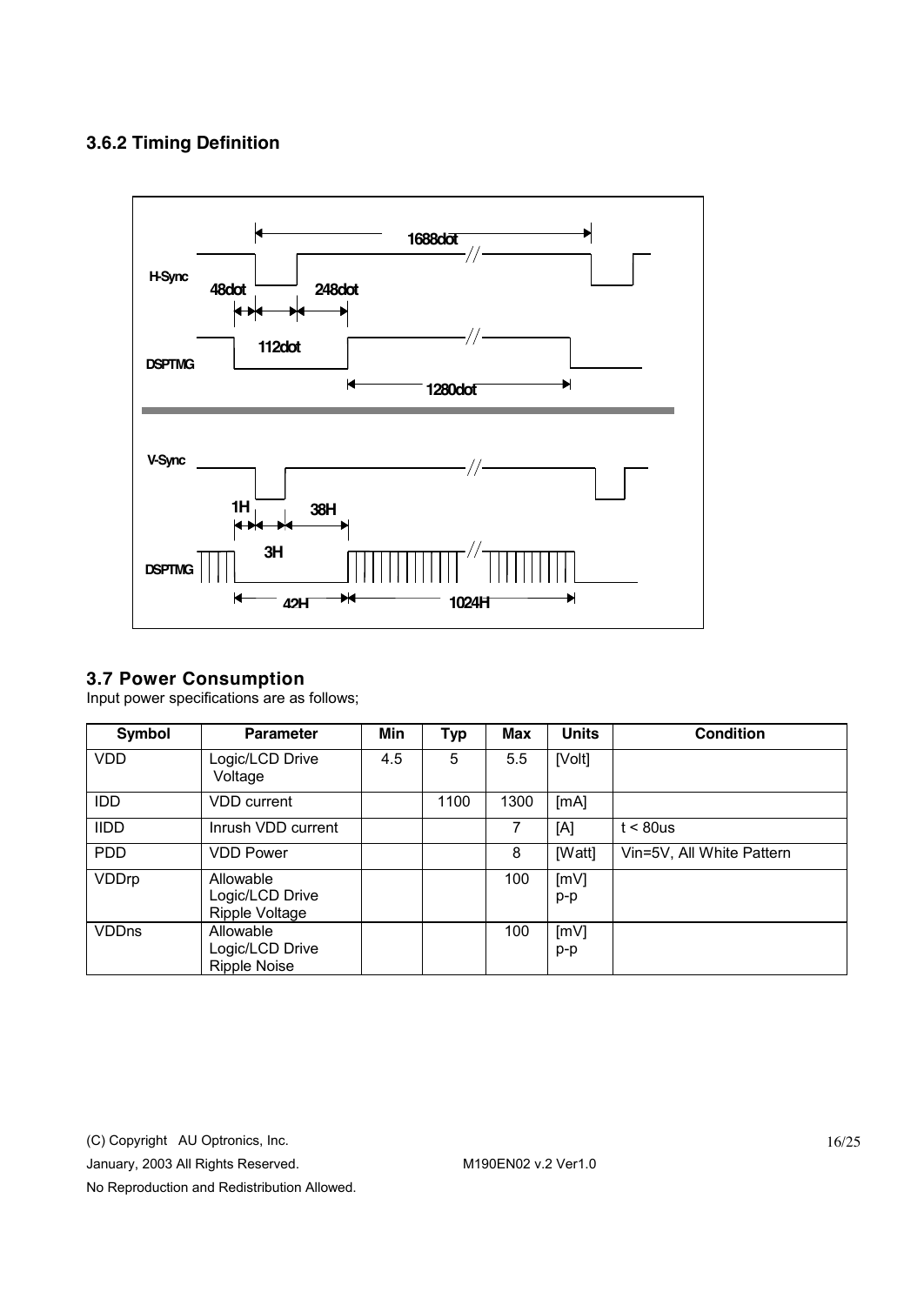## **3.8 Power ON/OFF Sequence**

Vin power and lamp on/off sequence is as follows. Interface signals are also shown in the chart. Signals from any system shall be Hi-Z state or low level when Vin is off.



| <b>Symbol</b>  |      | Unit                     |            |                    |
|----------------|------|--------------------------|------------|--------------------|
|                | Min  | <b>Typ</b>               | <b>Max</b> |                    |
| T1             | 0.5  |                          | 10         | [ms]               |
| T <sub>2</sub> | 0.5  | 40                       | 50         | [ms]               |
| T3             | 200  | $\overline{\phantom{0}}$ | -          | [ms]               |
| T4             | 200  |                          |            | [ms]               |
| T5             | 0.5  | 16                       | 50         | [ms]               |
| T6             | 0.5  | $\overline{\phantom{0}}$ | 10         | [ms]               |
| Τ7             | 1000 |                          |            | $\lceil ms \rceil$ |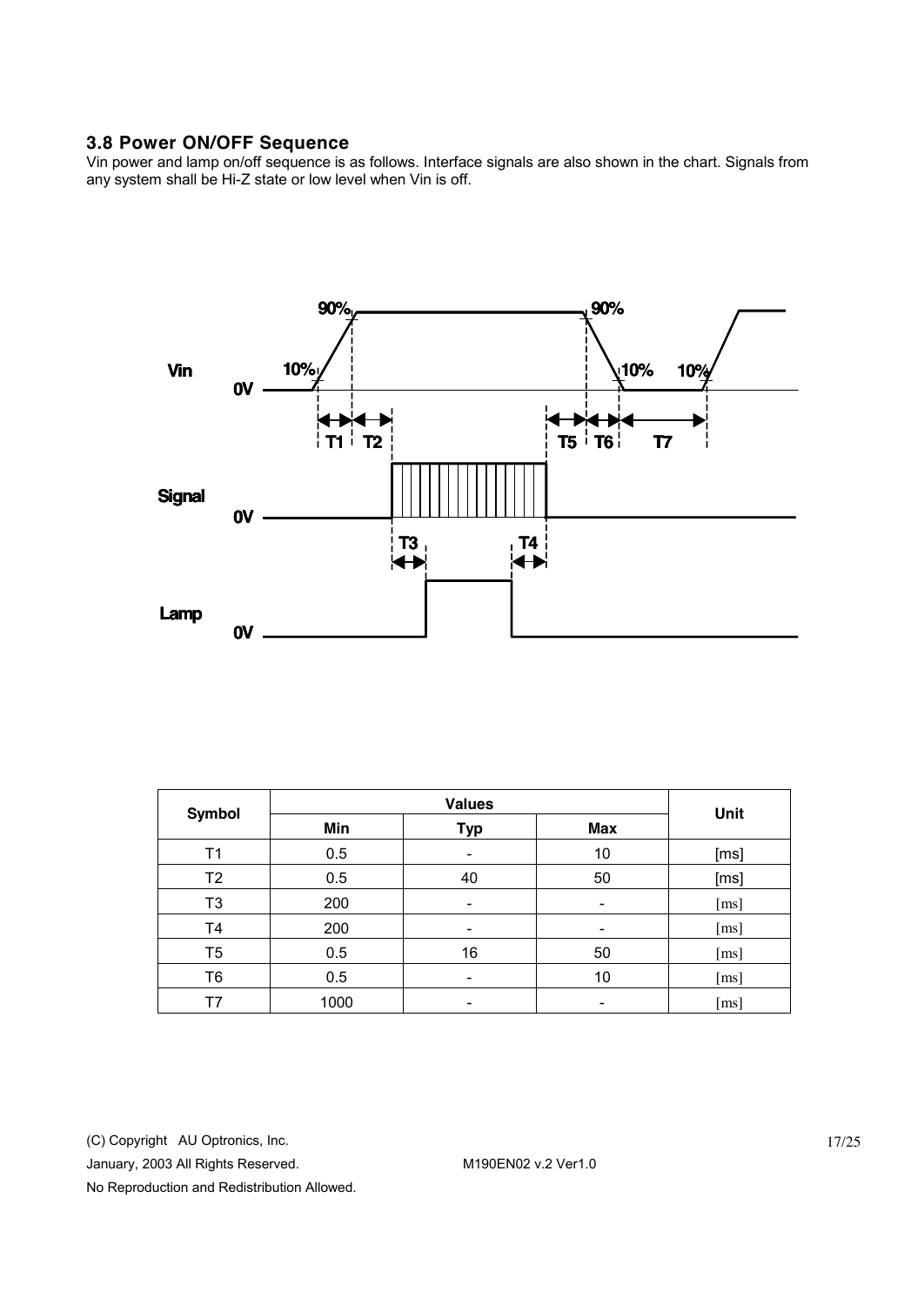# **4.0 Backlight Characteristics**

# **4.1 Signal for Lamp connector**

| Pin # | <b>Signal Name</b> |
|-------|--------------------|
|       | Lamp High Voltage  |
|       | Lamp Low Voltage   |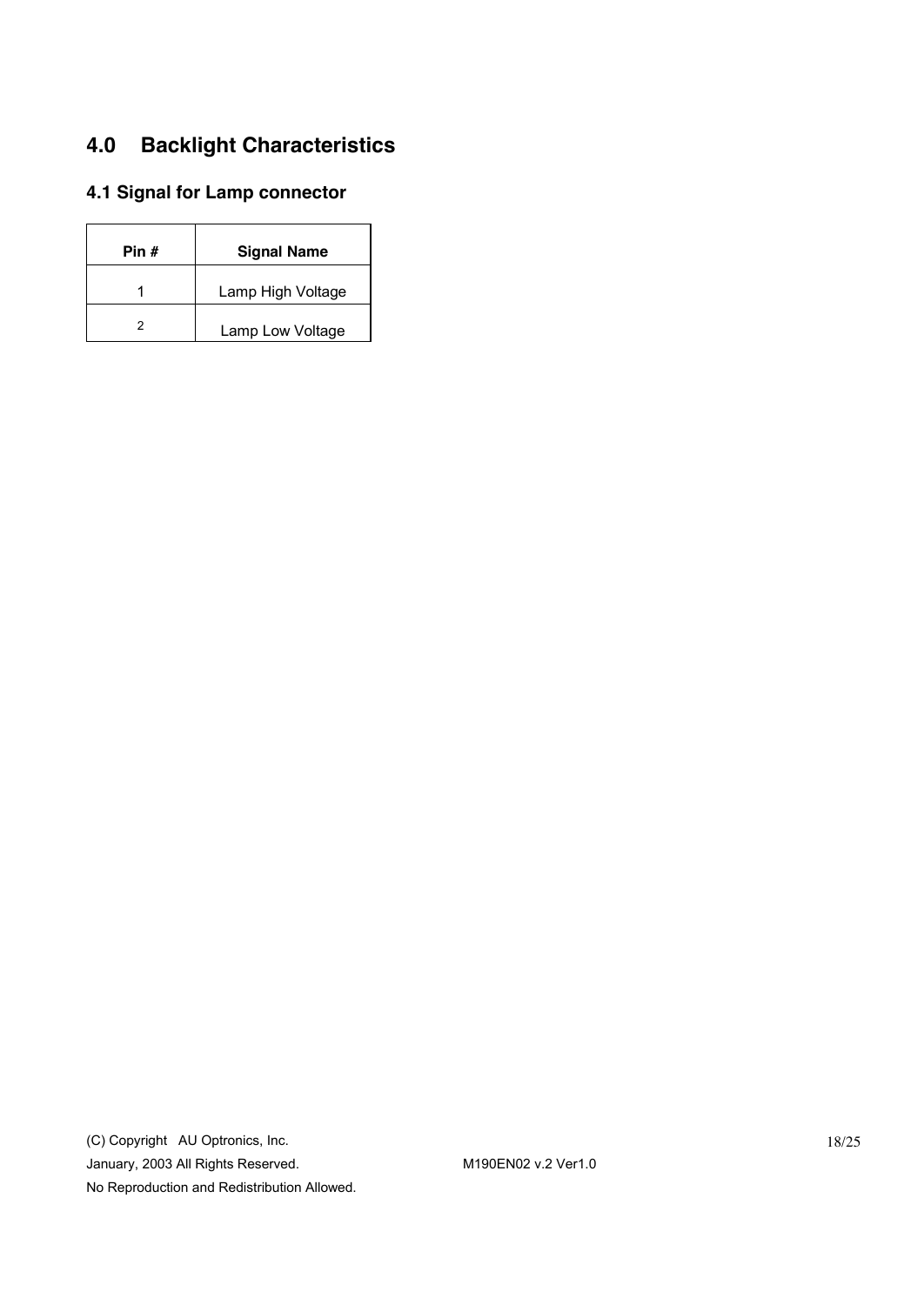# **4.2 Parameter guide line for CFL Inverter**

| Symbol                          | <b>Parameter</b>                             | Min   | <b>Typ</b> | Max  | <b>Units</b>         | <b>Condition</b>             |
|---------------------------------|----------------------------------------------|-------|------------|------|----------------------|------------------------------|
| (L255)                          | White Luminance                              | 200   | 250        |      | [cd/m <sup>2</sup> ] | $(Ta=25^{\circ}C)$           |
| <b>ISCFL</b>                    | CCFL standard current                        | 6.5   | 7.0        | 7.5  | [mA]<br>rms          | $(Ta=25^{\circ}C)$           |
| <b>IRCFL</b>                    | CCFL operation range                         | 3.0   | 7.0        | 7.5  | [mA]<br>rms          | $(Ta=25^{\circ}C)$           |
| fCFL                            | <b>CCFL Frequency</b>                        | 40    | 50         | 60   | [KHz]                | $(Ta=25^{\circ}C)$<br>Note 1 |
| <b>VICFL</b><br>$(0^{\circ}C)$  | <b>CCFL Ignition Voltage</b>                 | 1800  |            |      | [Volt]<br>rms        | $(Ta=0^{\circ}C)$<br>Note 2  |
| <b>VICFL</b><br>$(25^{\circ}C)$ | <b>CCFL Ignition Voltage</b>                 | 1500  |            |      | [Volt]<br>rms        | $(Ta=25^{\circ}C)$<br>Note 2 |
| <b>VCFL</b>                     | <b>CCFL Discharge Voltage</b><br>(Reference) | 660   | 720        | 780  | [Volt]<br>rms        | $(Ta=25^{\circ}C)$<br>Note 3 |
| <b>PCFL</b>                     | CCFL Power consumption                       | 17.16 | 20.16      | 23.4 | [Watt]               | $(Ta=25^{\circ}C)$<br>Note 3 |

Note 1: CCFL Frequency should be carefully determined to avoid interference between inverter and TFT LCD Note 2: CCFL inverter should be able to give out a power that has a generating capacity of over 2000 voltage. Lamp units need 2000 voltage minimum for ignition

Note 3: Calculator value for reference (ICFL×VCFL=PCFL)

Note 4: Lamp soldering method is required to use "Hook Soldering".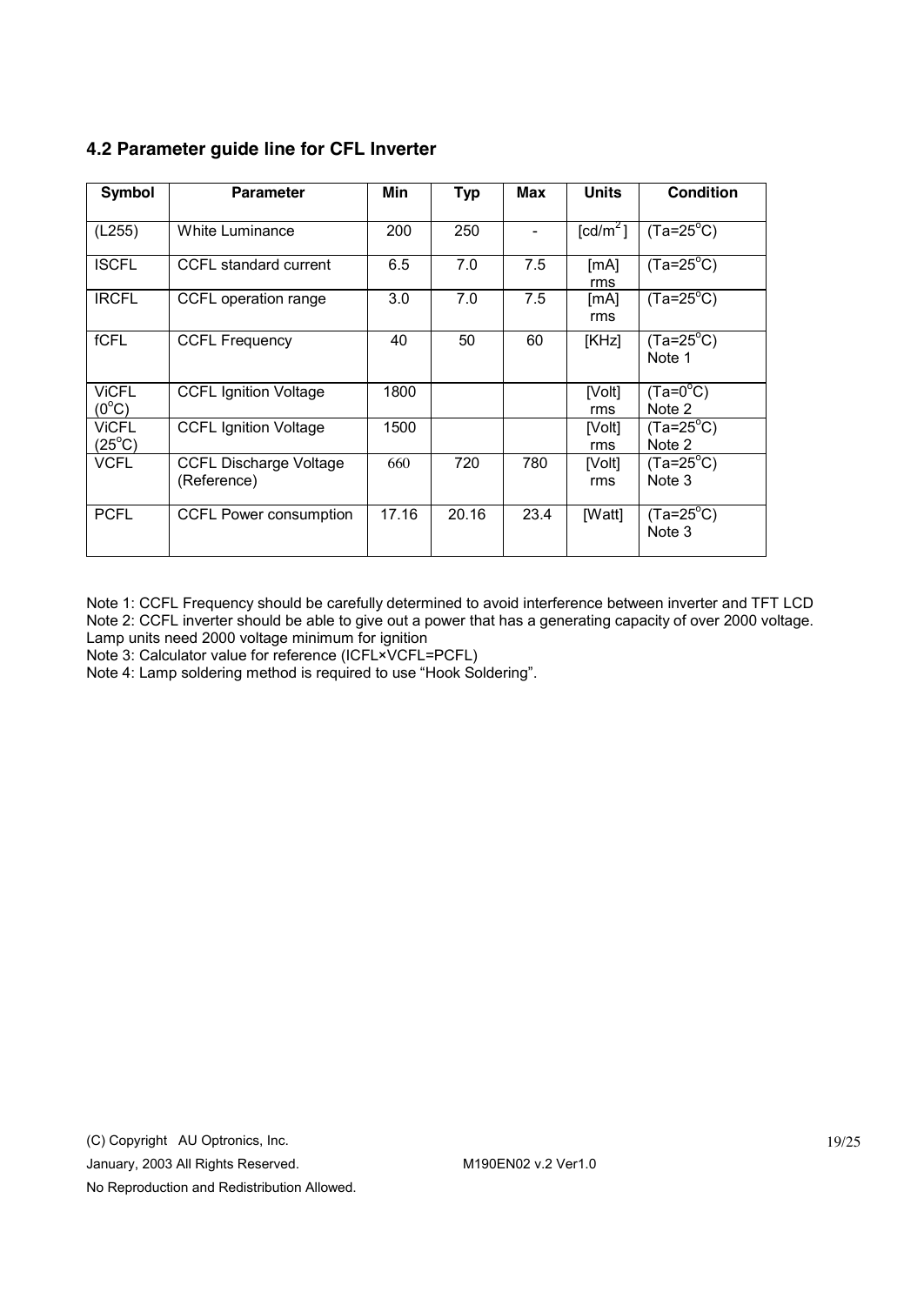# **5.0 Vibration, Shock, and Drop**

## **5.1 Vibration & Shock**

Frequency: 10 - 200Hz Sweep: 30 Minutes each Axis (X, Y, Z) Acceleration: 1.5G(10~200Hz P- P) Test method:

| <b>Acceleration (G)</b> | 1.5             |
|-------------------------|-----------------|
| <b>Frequency (Hz)</b>   | $10 - 200 - 10$ |
| Active time(min)        | 30              |

### **5.2 Shock Test Spec:**

| Acceleration (G) -a | 50       |
|---------------------|----------|
| Active time -b      | 20       |
| <b>Wave form</b>    | half-sin |
| <b>Times</b>        |          |

Direction: ±X , ±Y, ±Z

### **5.3 Drop test**

Package test: The drop height is 60 cm.

# **6.0 Environment**

The display module will meet the provision of this specification during operating condition or after storage or shipment condition specified below. Operation at 10% beyond the specified range will not cause physical damage to the unit.

## **6.1 Temperature and Humidity 6.1.1 Operating Conditions**

The display module operates error free, when operated under the following conditions; Temperature C to 50 $\mathrm{^0C}$ Relative Humidity 8% to 95% Wet Bulb Temperature 39.0 $\mathrm{^0C}$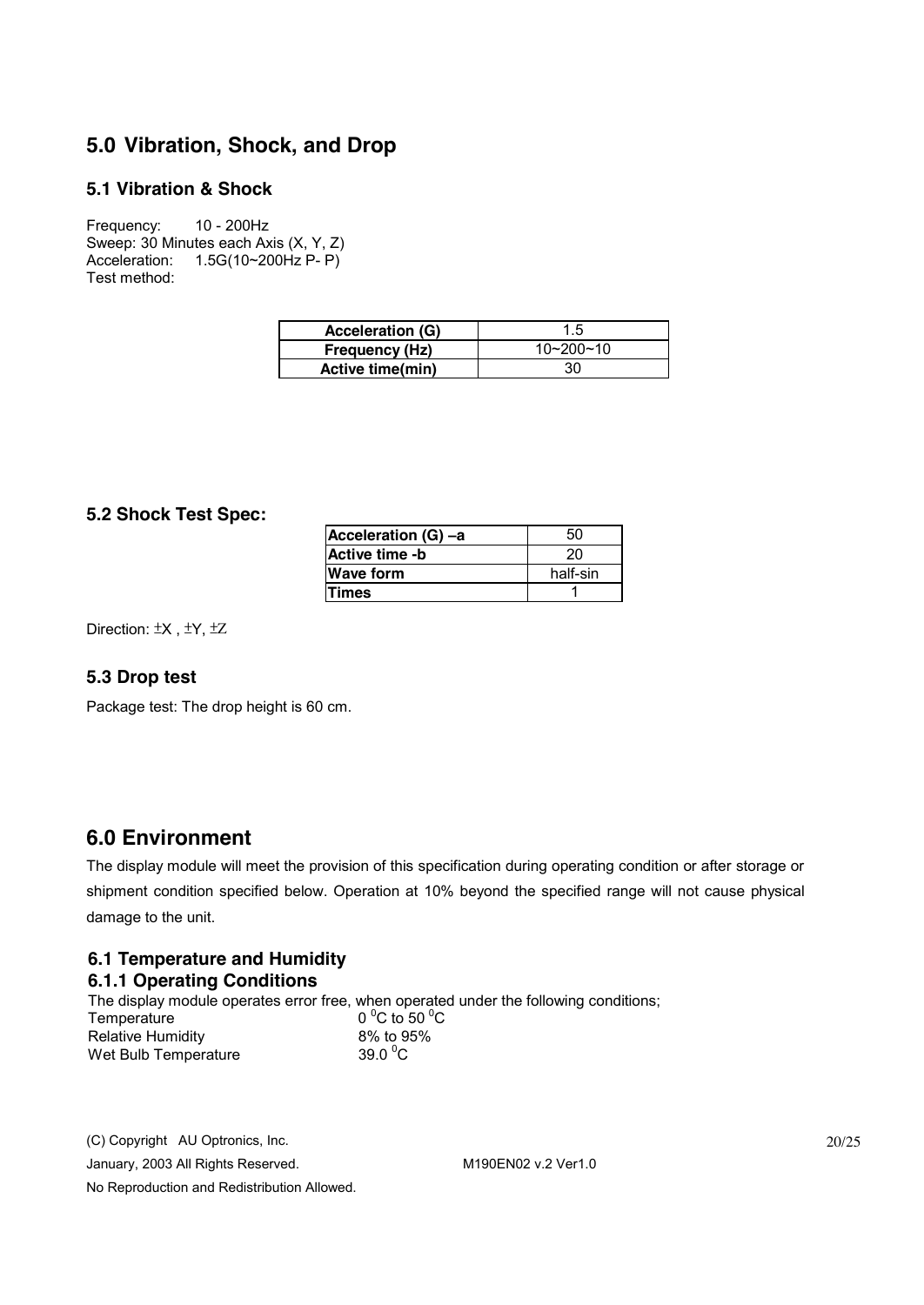## **6.1.2 Shipping Conditions**

The display module operates error free, after the following conditions; Temperature C to 60 $\mathrm{^0C}$ Relative Humidity 8% to 95% Wet Bulb Temperature 39.0  $\degree$ C

### **6.2 Atmospheric Pressure**

The display assembly is capable of being operated without affecting its operations over the pressure range as following specified;

|                  | <b>Pressure</b> | <b>Note</b>           |
|------------------|-----------------|-----------------------|
| Maximum Pressure | 1040hPa         | $0m =$ sea level      |
| Minimum Pressure | 674hPa          | $3048m = 10.000$ feet |

Note : Non-operation attitude limit of this display module = 30,000 feet. = 9145 m.

#### **6.3 Thermal Shock**

The display module will not sustain damage after being subjected to 100 cycles of rapid temperature change. A cycle of rapid temperature change consists of varying the temperature from -20 $\rm{^0C}$  to 60 $\rm{^0C}$ , and back again.

| Thermal shock cycle | -20 $\mathrm{^0C}$ for 30min |
|---------------------|------------------------------|
|                     | 60 °C for 30min              |

Power is not applied during the test. After temperature cycling, the unit is placed in normal room ambient for at least 4 hours before powering on.

# **7.0 Reliability**

This display module and the packaging of that will comply following standards.

### **7.1 Failure Criteria**

The display assembly will be considered as failing unit when it no longer meets any of the requirements stated in this specification. Only as for maximum white luminance, following criteria is applicable.

#### **Note : Maximum white Luminance shall be 125 cd/m<sup>2</sup> or more.**

#### **7.2 Failure Rate**

The average failure rate of the display module (from first power-on cycle till 1,000 hours later) will not exceed 1.0%. The average failure rate of the display module from 1,000 hours until 16,000 hours will not exceed 0.7% per 1000 hours.

(C) Copyright AU Optronics, Inc. January, 2003 All Rights Reserved. M190EN02 v.2 Ver1.0 No Reproduction and Redistribution Allowed.

21/25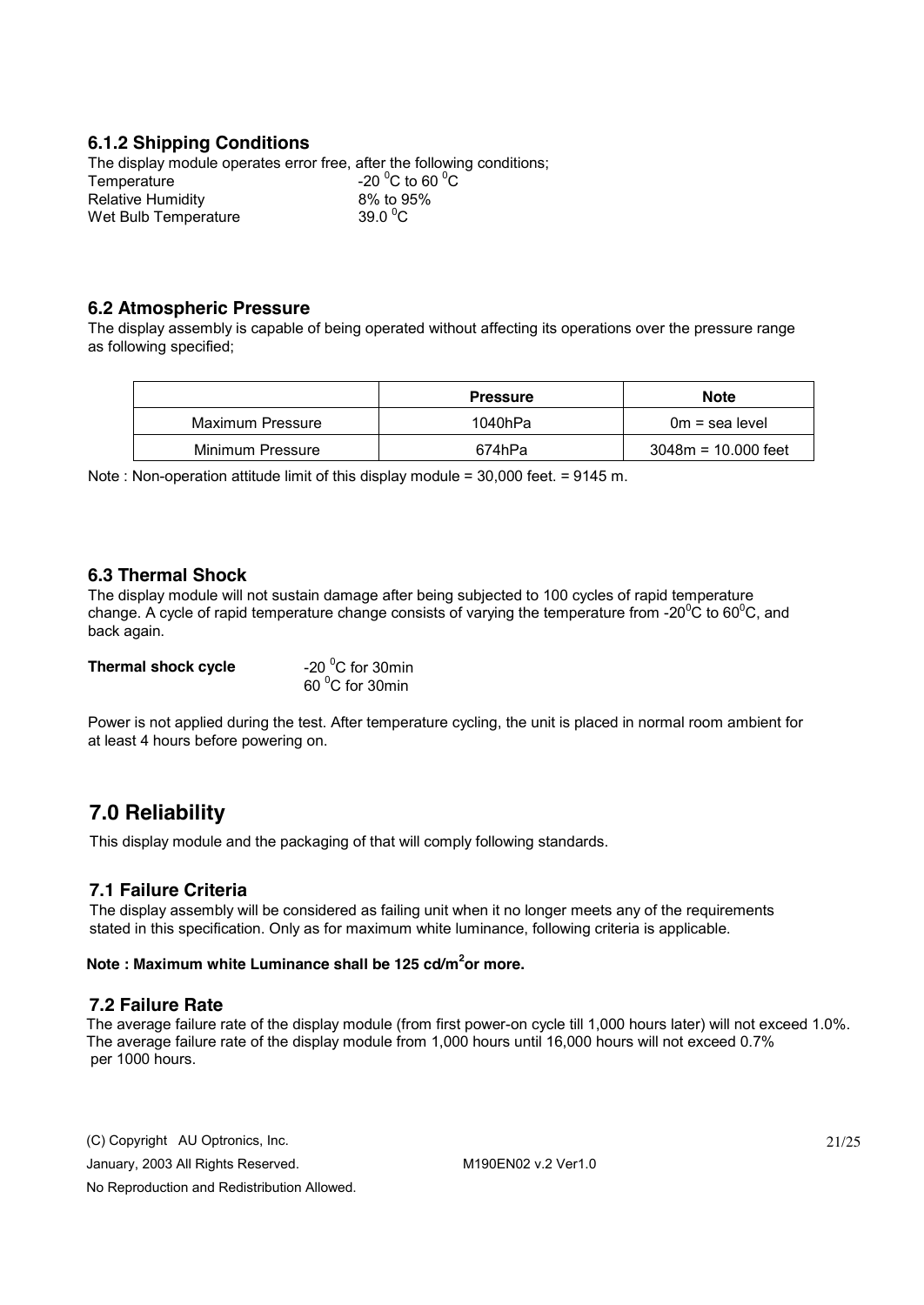## **7.2.1 Usage**

The assumed usage for the above criteria is:

220 power-on hours per month 500 power on/off cycles per month Maximum brightness setting

Operation to be within office environment ( $25^{\circ}$ C typical)

## **7.2.2 Component De-rating**

All the components used in this device will be checked the load condition to meet the failure rate criteria.

## **7.3 CCFL Life**

The assumed CCFL Life will be longer than 30,000 hours, typical value is 40,000 hours under stable condition at 25  $\pm$  5°C;

Standard current at 7.0 ± 0.5mA.

Definition of life: brightness becomes 50% or less than the minimum luminance value of CCFL.

## **7.4 ON/OFF Cycle**

The display module will be capable of being operated over the following ON/OFF Cycles.

| <b>ON/OFF</b>       | Value  | Cycles                         |
|---------------------|--------|--------------------------------|
| +Vin and CCFL power | 30.000 | 10 seconds on / 10 seconds off |

# **8.0 Safety**

# **8.1 Sharp Edge Requirements**

There will be no sharp edges or comers on the display assembly that could cause injury.

## **8.2 Materials**

### **8.2.1 Toxicity**

There will be no carcinogenic materials used anywhere in the display module. If toxic materials are used, they will be reviewed and approved by the responsible AUO Toxicologist.

## **8.2.2 Flammability**

All components including electrical components that do not meet the flammability grade UL94-V1 in the module will complete the flammability rating exception approval process. The printed circuit board will be made from material rated 94-V1 or better. The actual UL flammability rating will be printed on the printed circuit board.

## **8.3 Capacitors**

If any polarized capacitors are used in the display assembly, provisions will be made to keep them from being inserted backwards.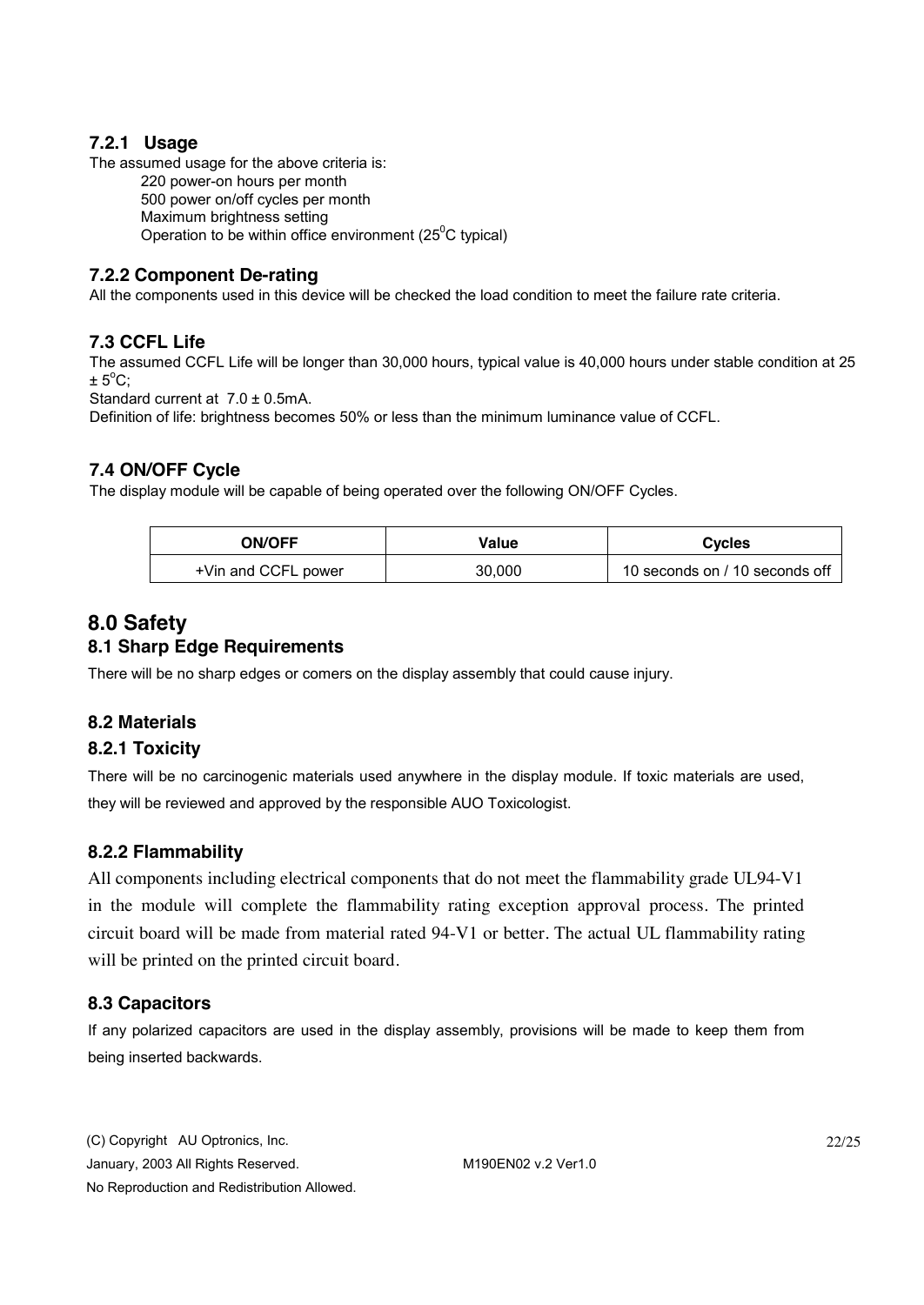#### **8.4 Hazardous Voltages**

Any point exceeding 42.4 volts meets the requirement of the limited current circuit. The current through a 2K $\Omega$ resistance is less than 0.7 x f (kHz) mA.

# **9.0 Other requirements**

### **9.1 National Test Lab Requirement**

The display module will satisfy all requirements for compliance to

**UL 1950, First Edition** U.S.A. Information Technology Equipment **CSA C22.2 No.950-M89** Canada, Information Technology Equipment **EEC 950** International, Information Technology Equipment **EN 60 950** International, Information Processing Equipment (European Norm for IEC950)

## **9.2 Label 9.2.1 Product label**



# **10.0 Mechanical Characteristic**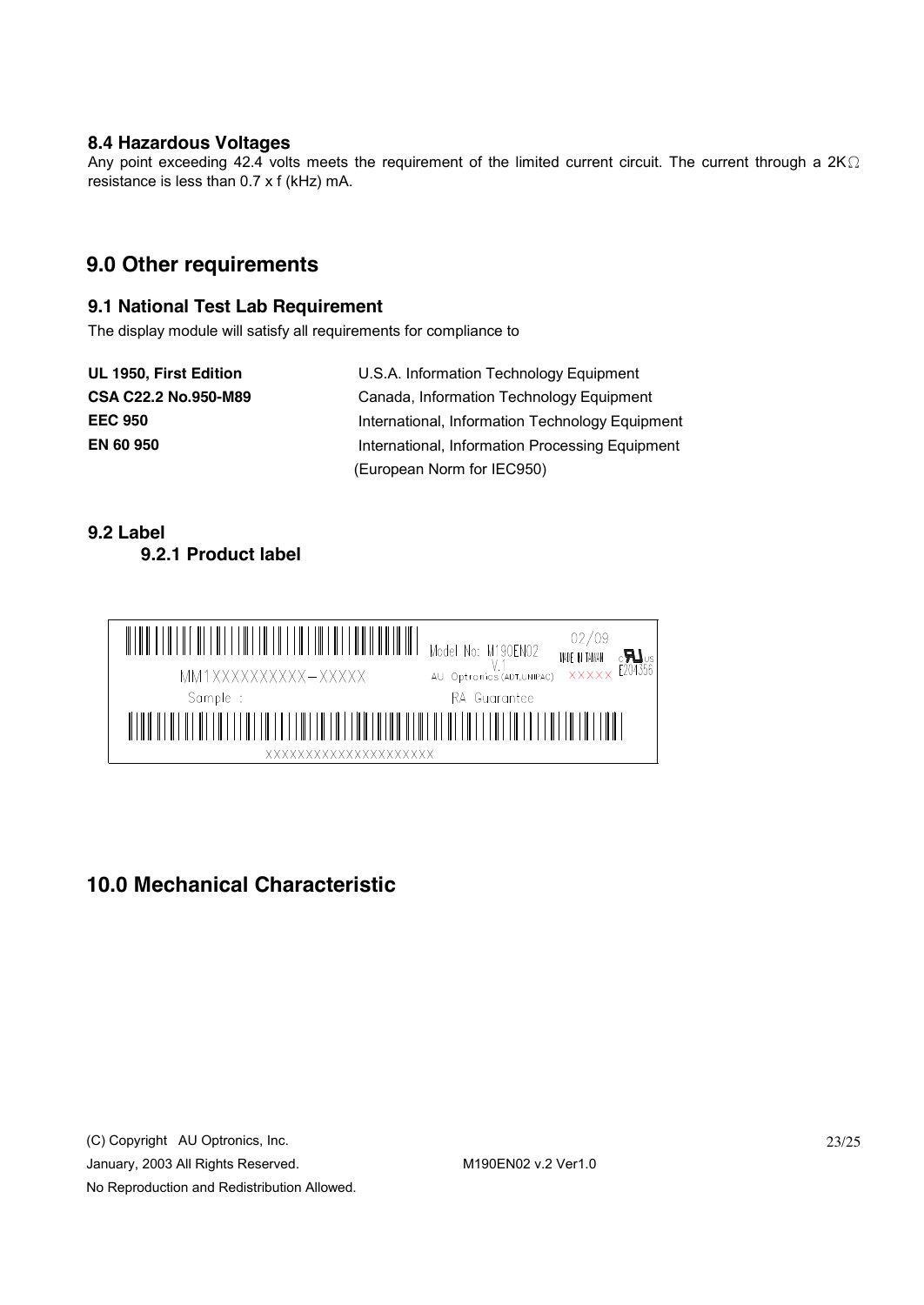